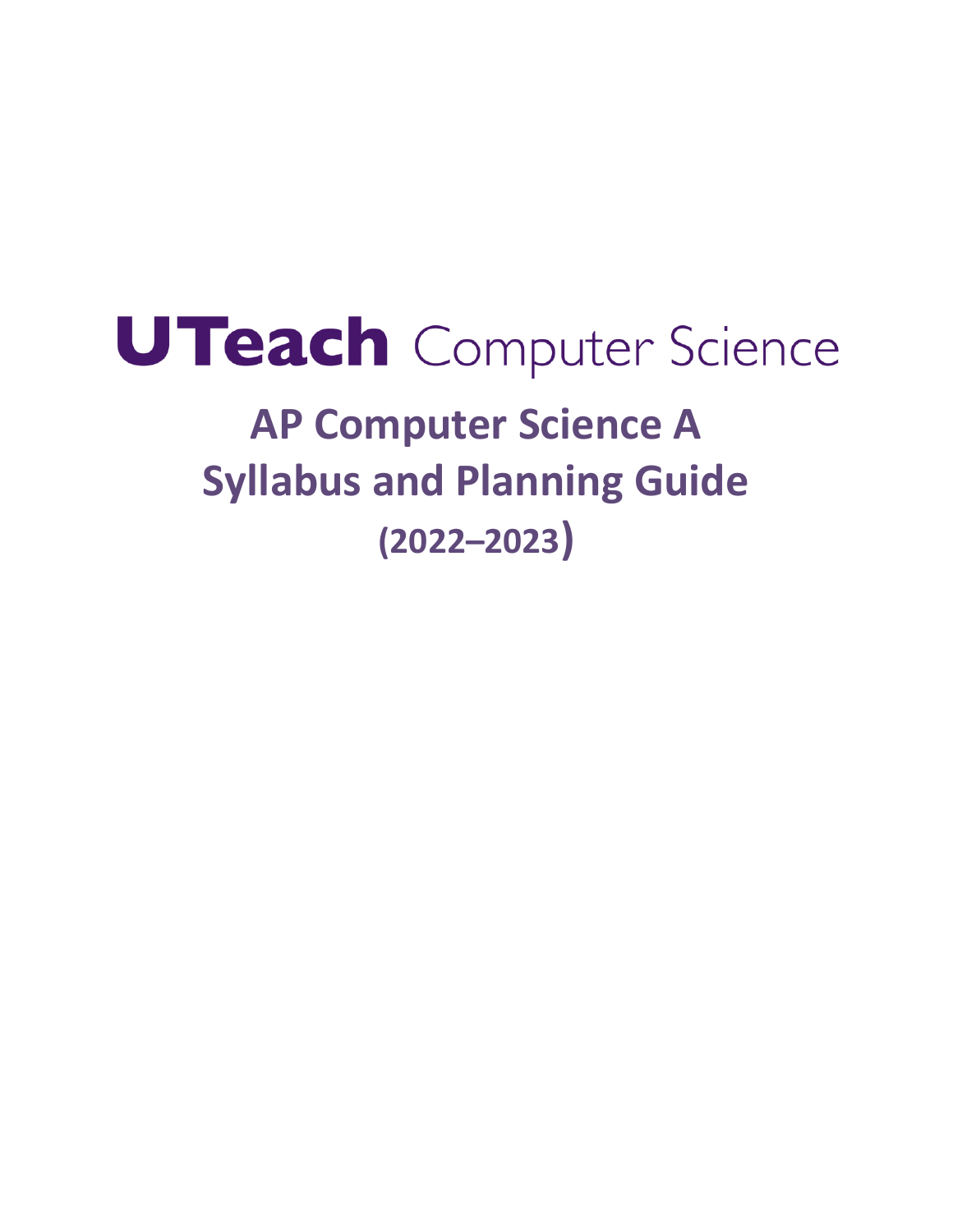## <span id="page-1-0"></span>**Table of Contents**

| <b>Curricular Requirements</b>              | $\overline{2}$ |
|---------------------------------------------|----------------|
| <b>Curriculum Description</b>               | 3              |
| <b>Course Framework</b>                     | 4              |
| <b>Course Content</b>                       | 6              |
| <b>Unit Guides</b>                          | $\overline{7}$ |
| Unit 1: Introductions Are in Order          | 9              |
| Unit 1 Description and Topics               | 9              |
| Unit 1 Schedule                             | 10             |
| <b>Unit 2: Primitive Control</b>            | 11             |
| Unit 2 Description and Topics               | 11             |
| Unit 2 Schedule                             | 13             |
| <b>Unit 3: Strings and Iteration</b>        | 15             |
| Unit 3 Description and Topics               | 15             |
| Unit 3 Schedule                             | 16             |
| Unit 4: Objects, Classes, and Methods       | 18             |
| Unit 4 Description and Topics               | 18             |
| Unit 4 Schedule                             | 19             |
| Unit 5: Arrays, ArrayLists, and 2D Arrays   | 22             |
| Unit 5 Description and Topics               | 22             |
| Unit 5 Schedule                             | 24             |
| <b>Unit 6: Inheritance</b>                  | 27             |
| Unit 6 Description and Topics               | 27             |
| Unit 6 Schedule                             | 28             |
| Unit 7: Searching, Sorting, and Recursion   | 30             |
| Unit 7 Description and Topics               | 30             |
| Unit 7 Schedule                             | 31             |
| <b>Pedagogical Approaches</b>               | 32             |
| <b>Resources and Technical Requirements</b> | 36             |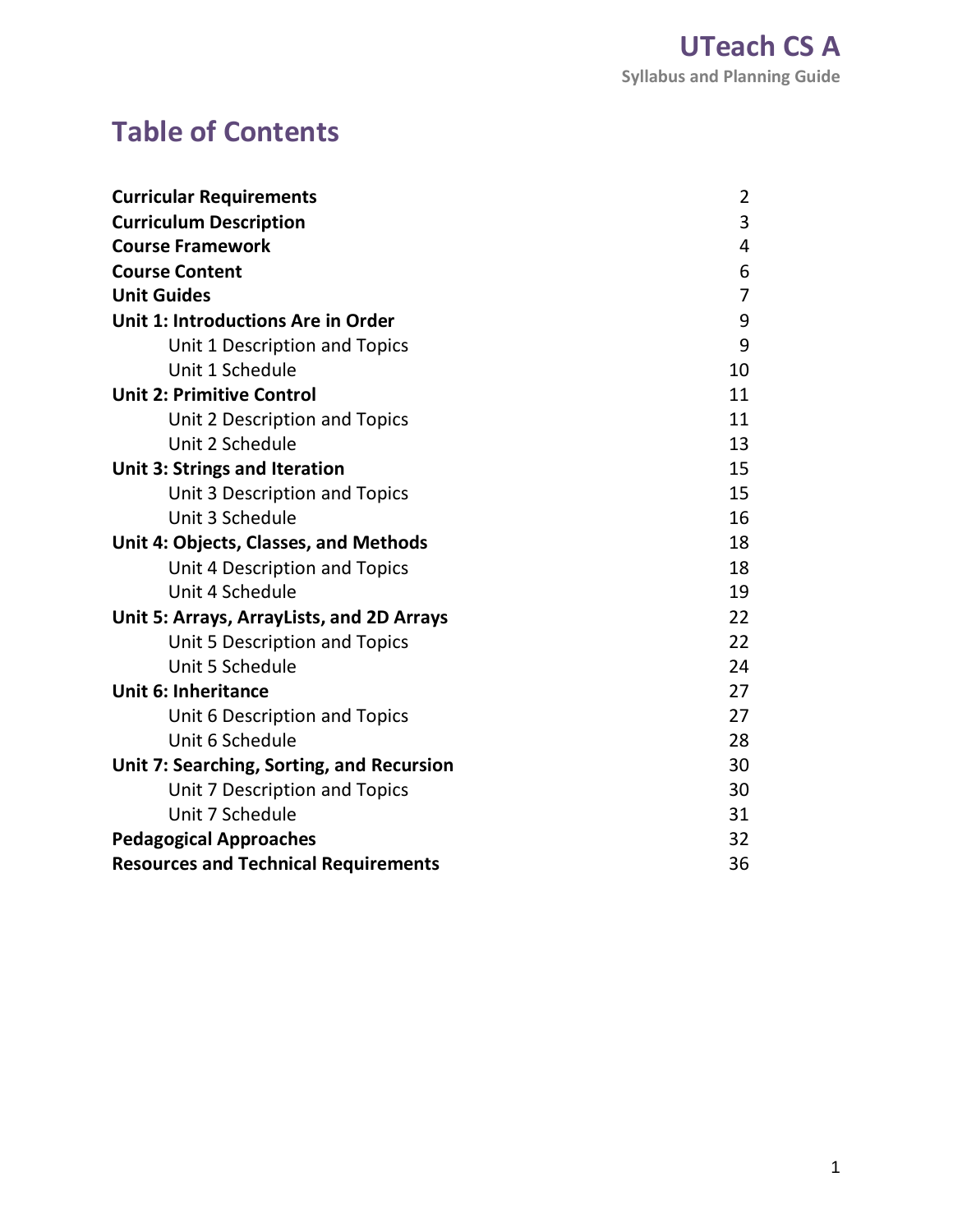## **Curricular Requirements**

|        | <b>Curricular Requirements</b>                                                                                                                                              | <b>Pages</b> |
|--------|-----------------------------------------------------------------------------------------------------------------------------------------------------------------------------|--------------|
| $CR-1$ | The teacher and students have access to a college-level computer science textbook, in print<br>or electronic format.                                                        | 3            |
| $CR-2$ | The course provides opportunities to deepen student understanding of the required content<br>outlined in each of the units described in the AP Course and Exam description. | $7 - 8$      |
| $CR-3$ | The course provides opportunities to deepen student understanding of the Big Ideas.                                                                                         | 6            |
| $CR-4$ | The course provides opportunities for students to develop the skills related to<br>Computational Thinking Practice 1: Program Design and Algorithm Development.             | 4            |
| $CR-5$ | The course provides opportunities for students to develop the skills related to<br>Computational Thinking Practice 2: Code Logic.                                           | $4 - 5$      |
| $CR-6$ | The course provides opportunities for students to develop the skills related to<br>Computational Thinking Practice 3: Code Implementation.                                  | 5            |
| $CR-7$ | The course provides opportunities for students to develop the skills related to<br>Computational Thinking Practice 4: Code Testing.                                         | 5            |
| $CR-8$ | The course provides opportunities for students to develop the skills related to<br>Computational Thinking Practice 5: Documentation.                                        | 5            |
| $CR-9$ | The course provides students with hands-on lab experiences to practice programming<br>through designing and implementing computer-based solutions to problems.              | 34           |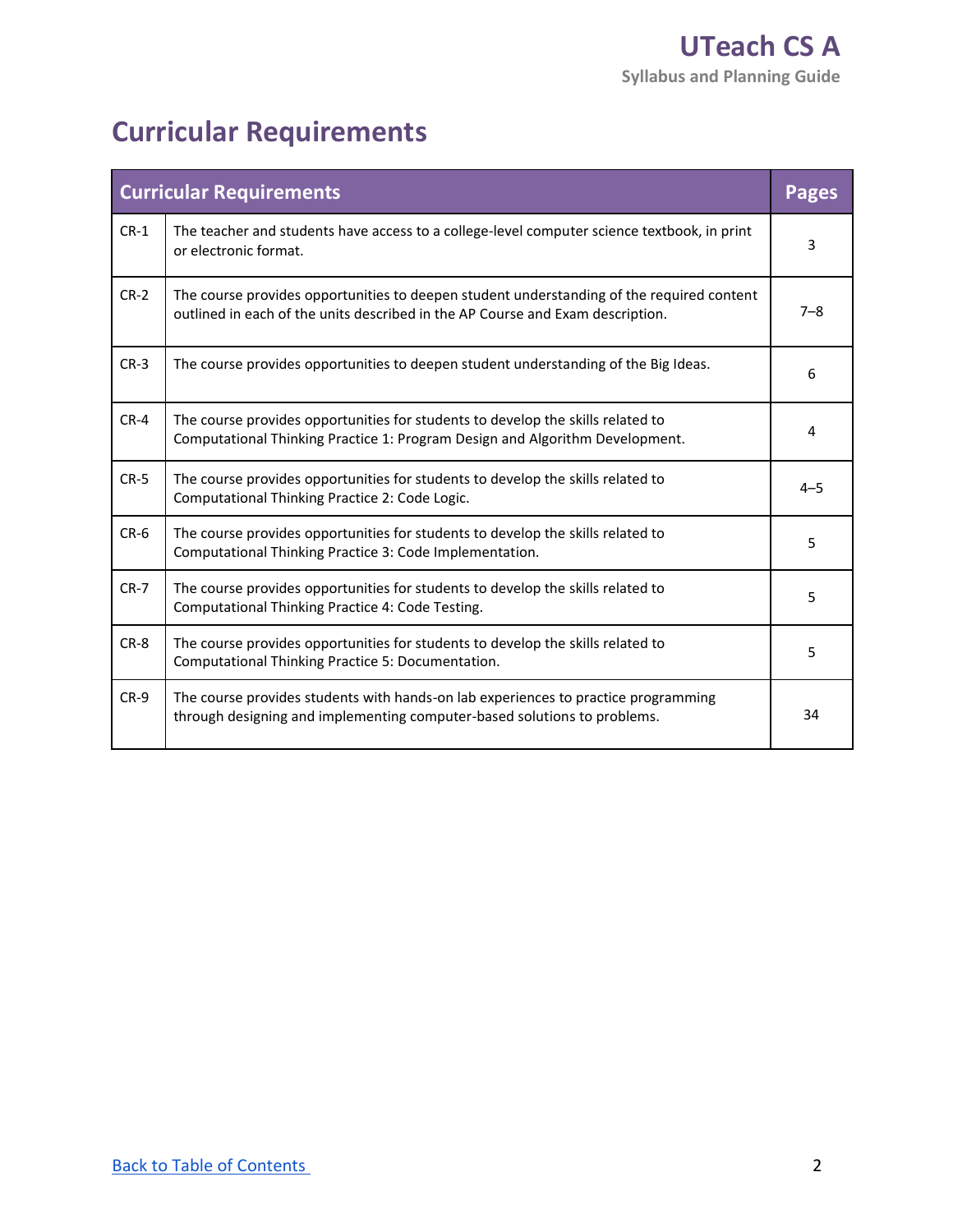## **Curriculum Description**

#### **Developers**

UTeach AP Computer Science A has been developed by the UTeach Institute (UTeach Computer [Science\)](https://cs.uteach.utexas.edu/) in collaboration with A+ College Ready Alabama.

#### **Curriculum Overview**

 UTeach AP Computer Science A has been designed as a year-long high school curriculum that fully addresses the Big Ideas, computational thinking practices and skills, and sequenced curriculum units, as specified by the College Board's AP Computer Science A curriculum framework.

 The lessons and materials used throughout this curriculum incorporate Project-Based Learning (PBL), a pedagogical approach that actively engages students in the educational process, improves retention, and develops problem-solving, critical-thinking, and group communication skills. Through this collaborative, learner-centric approach, students are encouraged to explore the advantages and societal impact of computational technology while developing their programming and computational thinking skills through Java. *It is required for students to have daily access to the internet.* 

#### **Textbook**

 **[CR-1]** UTeach CS A has an interactive online textbook available for students and teachers. The textbook, assessments, projects, and built-in programming environments are hosted on the cloud-based Codio platform, which can be integrated with most learning management systems and is FERPA compliant.

### **Programming Language Requirements**

 Students use the Java programming language throughout the curriculum activities and assignments.

#### **Bibliography**

 Almossawi, A. (2014). *An illustrated book of bad arguments*. New York, NY: The Experiment. Parlante, Nick. (2017) *CodingBat Java*, CodingBat.<https://codingbat.com/java>

- Touretzky, D. S. (2013). Chapter 8: Recursion. *COMMON LISP: A gentle introduction to symbolic computation* (pp. 281–286). Mineola, NY: Dover Publications.
- Williams, L. A., & Kessler, R. R. (2000). All I really need to know about pair programming I  learned in kindergarten. *Communications of the ACM*, 43(5), 108–114. <https://doi.org/10.1145/332833.332848>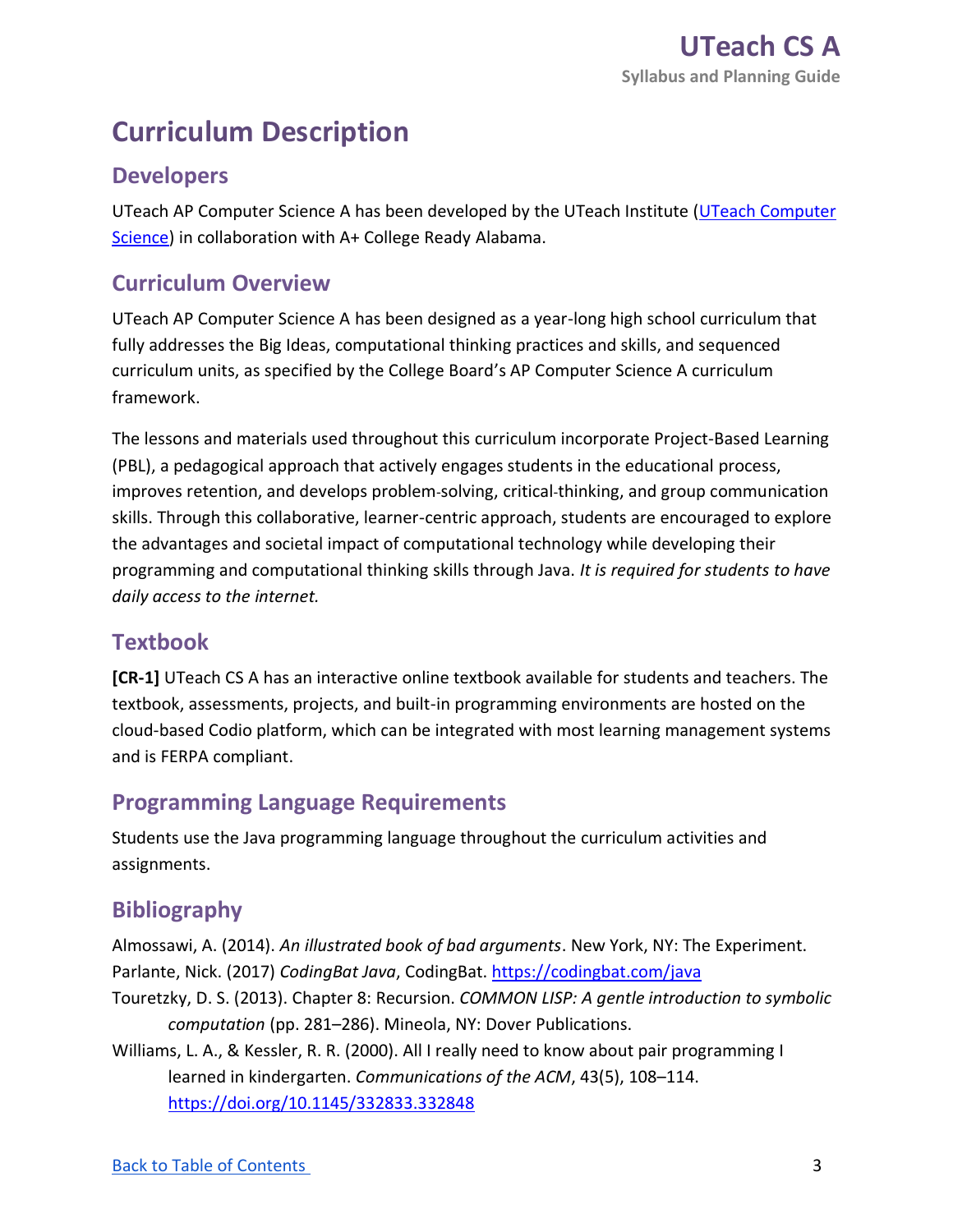## **Course Framework**

 The course framework consists of two components: 1) Computational Thinking Practices and 2) Course Content, which includes Big Ideas, Enduring Understandings, Learning Objectives, and Essential Knowledge Statements.

#### **Computational Thinking Practices**

| <b>Computational Thinking Practices: Skills [CR 4-8]</b>                                                                        |                                                                                                                                                     |                                                                                                                                                |                                                                                              |                                                                                                                             |
|---------------------------------------------------------------------------------------------------------------------------------|-----------------------------------------------------------------------------------------------------------------------------------------------------|------------------------------------------------------------------------------------------------------------------------------------------------|----------------------------------------------------------------------------------------------|-----------------------------------------------------------------------------------------------------------------------------|
| <b>Program Design and</b><br><b>Algorithm Development:</b><br>Determine required code<br>segments to produce a<br>given output. | Code Logic:<br>Determine the output,<br>value, or result of given<br>program code given initial<br>values.                                          | <b>Code Implementation:</b><br>Write and implement<br>program code.                                                                            | <b>Code Testing:</b><br>Analyze program code for<br>correctness, equivalence,<br>and errors. | 5<br>Documentation:<br>Describe the behavior and<br>conditions that produce<br>identified results in a<br>program.          |
| 1.A<br>Determine an<br>appropriate program<br>design to solve a problem<br>or accomplish a task (not<br>assessed).              | Apply the meaning<br>2.A<br>of specific operators.                                                                                                  | Write program code<br>3.A<br>to create the objects of a<br>class and call methods.                                                             | Use test-cases to<br>4.A<br>find errors or validate<br>results.                              | Describe the<br><b>5.A</b><br>behavior of a given<br>segment of program code.                                               |
| Determine code<br>1.B.<br>that would be used to<br>complete code segments.                                                      | Determine the<br>2.B<br>result or output based on<br>statement execution order<br>in a code segment without<br>method calls (other than<br>output). | Write program code<br>3.B<br>to define a new type by<br>creating a class.                                                                      | Identify errors in<br>4.B<br>program code.                                                   | Explain why a code<br>5.B<br>segment will not compile<br>or work as intended.                                               |
| Determine code<br>1.C.<br>that would be used to<br>interact with completed<br>program code.                                     | 2.C.<br>Determine the<br>result or output based on<br>the statement execution<br>order in a code segment<br>containing method calls.                | 3.C.<br>Write program code<br>to satisfy method<br>specifications using<br>expressions, conditional<br>statements and iterative<br>statements. | 4.C.<br>Determine if two or<br>more code segments yield<br>equivalent results.               | 5.C<br>Explain how the<br>result of program code<br>changes, given a change to<br>the initial code.                         |
|                                                                                                                                 | Determine the<br>2.D<br>number of times a code<br>segment will execute.                                                                             | 3.D<br>Write program code<br>to create, traverse, and<br>manipulate elements in a<br>1D array or ArrayList<br>objects.                         |                                                                                              | Describe the initial<br>5.D<br>conditions that must be<br>met for a program segment<br>to work as intended or<br>described. |
|                                                                                                                                 |                                                                                                                                                     | Write program code<br>3.E<br>to create, traverse, and<br>manipulate elements in 2D<br>array objects.                                           |                                                                                              |                                                                                                                             |

#### **The following are examples in the curriculum of an instructional approach or activity that describes how students will engage with these skills:**

 **1111 CR-4: 1.B** For most of the programming assignments and the unit projects, students build on starter code in Java using instructions on how to complete the code in order to make a working solution to a given problem, which assesses mastery of the topics presented in the lesson.

**CR-5:** <sup>2.D</sup> Students engage in an activity in Unit 7 during the lesson Compare Big O Informally in which they read through a code segment and determine how many times the data structure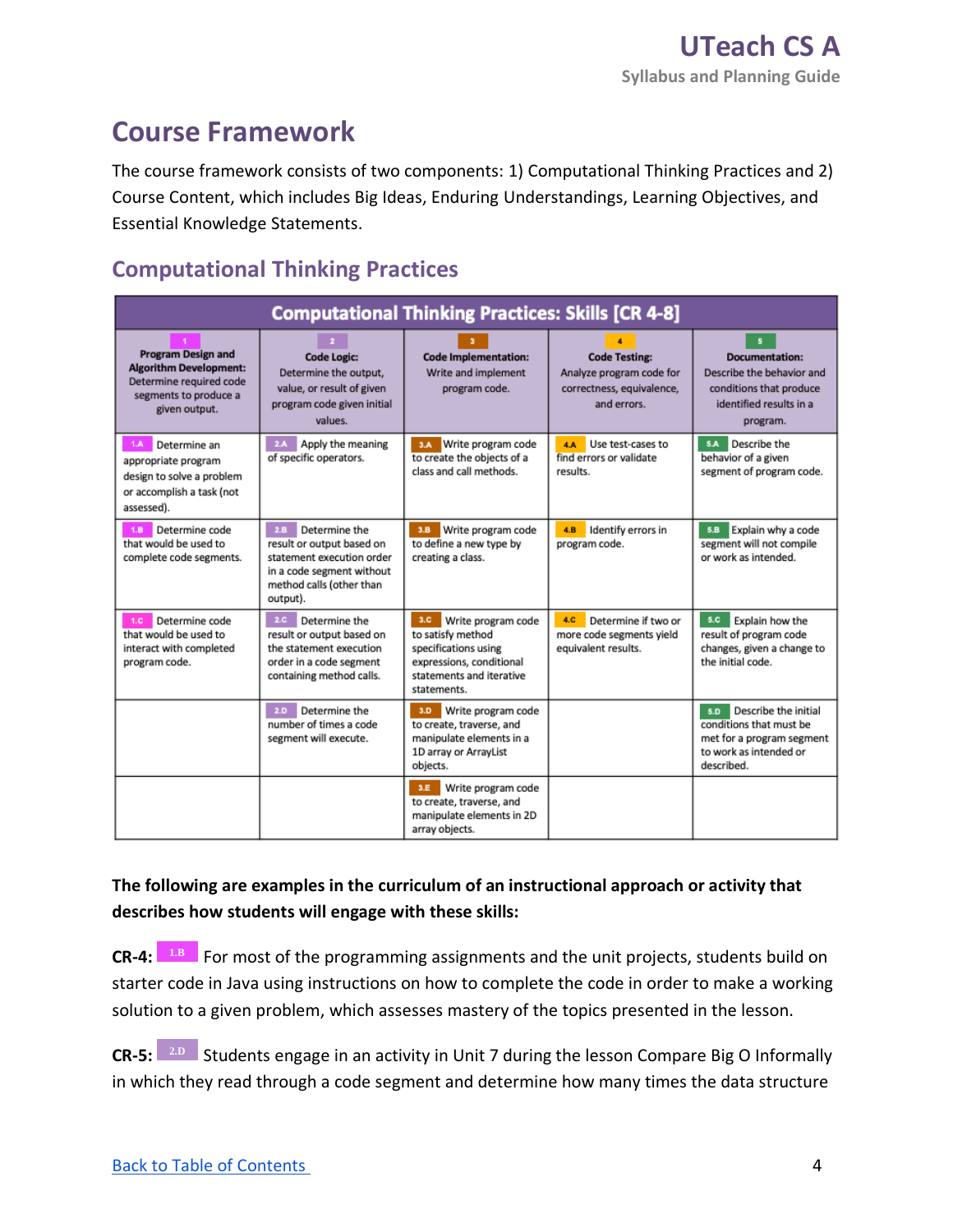is being accessed. Then they open a program with the same code and run the program to compare their prediction with the actual statement execution times.

**CR-6: 3.B** The Unit 4 project, Disease Diagnoser, and the Unit 6 project, Hospital Locator, ask students to create a class and write the code to test the implementation of the class.

 manipulate data in 1D arrays, ArrayLists, and a 2D array **11111111**  The Unit 5 project, Air Quality Analyzer, has students create, traverse, and **3.D 3.E**

**CR-7: 4.A** Throughout the programming activities, students are asked to test their program code using various test cases. One example is the Palindrome program that students write in Unit 3 in which students are to test their code using at least 12 different words to check if they are palindromes. For the Unit 7 project in which students write searching and sorting algorithms, students use a small data set for the initial testing and then are given a much larger data set to test the efficiency of their algorithms**.** 

**CR-8: 5.B** One of the instructional strategies used as a check for understanding is Thumbs Up/Thumbs Down. Students review a code segment and show a thumbs up if the code will work as intended or thumbs down if the code will not compile or work as intended. The students explain the syntax or logic error for thumbs down code segments. This strategy is used in Unit 2 for conditionals and Unit 3 for iteration.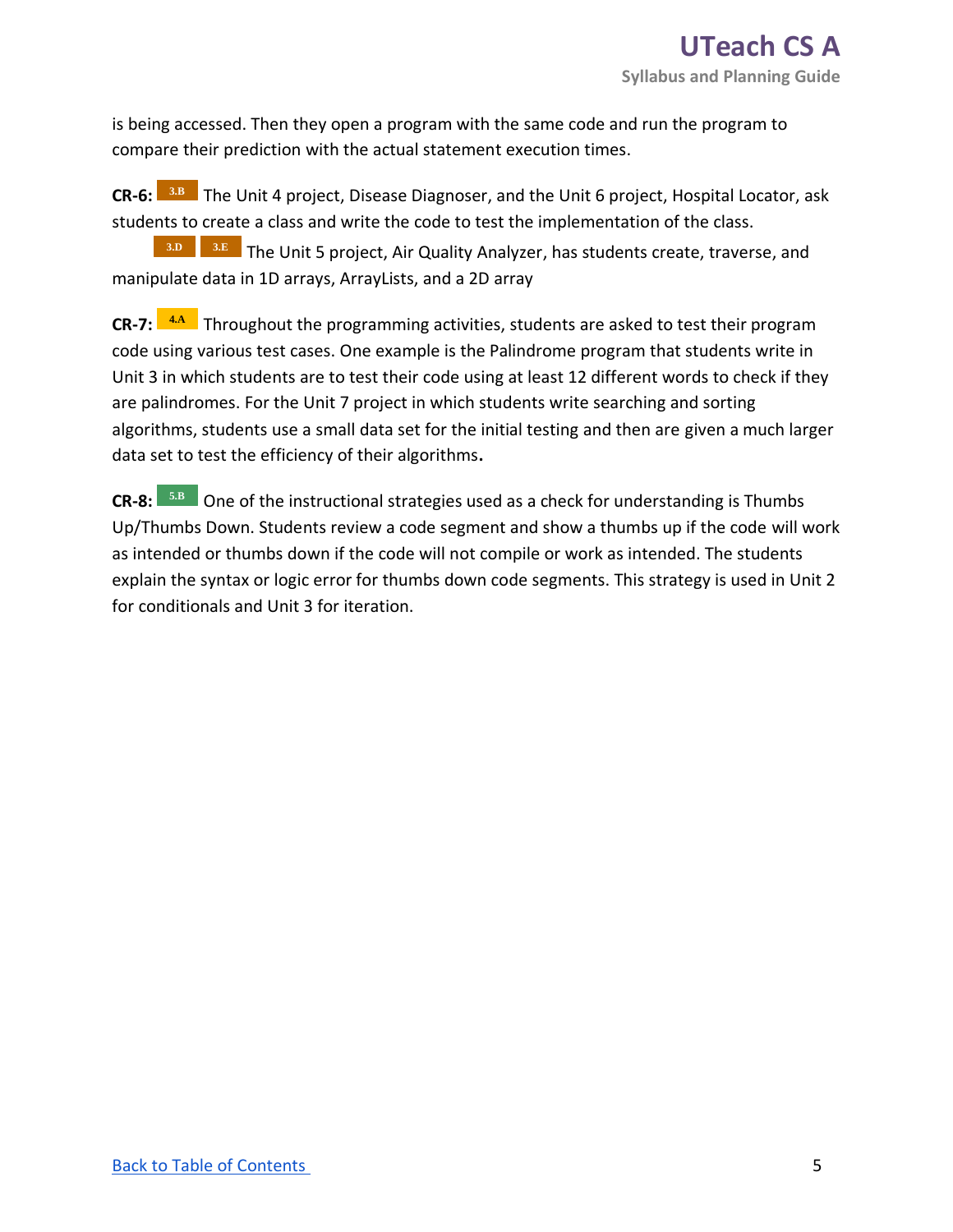## **Course Content – Big Ideas**

 The Big Ideas serve as the foundation of the course. They are overarching concepts or themes that are spiraled throughout all seven of the curriculum units and connected to the topics and activities within each unit.

|                                                                                                                                                                                                                                                                                                                                                                                                                                                                                              | Big Ideas [CR 3]                                                                                                                                                                                                                                                                                                                                                                                                                                                                                                                                                                                                           |
|----------------------------------------------------------------------------------------------------------------------------------------------------------------------------------------------------------------------------------------------------------------------------------------------------------------------------------------------------------------------------------------------------------------------------------------------------------------------------------------------|----------------------------------------------------------------------------------------------------------------------------------------------------------------------------------------------------------------------------------------------------------------------------------------------------------------------------------------------------------------------------------------------------------------------------------------------------------------------------------------------------------------------------------------------------------------------------------------------------------------------------|
| Big Idea 1: MODULARITY (MOD)<br>Incorporating elements of abstraction, by breaking<br>problems down into interacting pieces, each with their<br>own purposes, makes writing complex programs<br>easier. Abstracting simplifies concepts and processes<br>by looking at the big picture rather than being<br>overwhelmed by the details. Modularity in object-<br>oriented programming allows us to use abstraction to<br>break complex programs down into individual classes<br>and methods. | Along with several smaller programming assignments<br>within Unit 6, the unit project, Hospital Locator, allows<br>students to demonstrate mastery of the Modularity<br>Big Idea by constructing a database consisting of a<br>superclass and several subclasses, populating the<br>database with real-world data, and searching the data.                                                                                                                                                                                                                                                                                 |
| Big Idea 2: VARIABLES (VAR)<br>Information used as a basis for reasoning, discussion, or<br>calculation is referred to as data. Programs rely on<br>variables to store data, on data structures to organize<br>multiple values when program complexity increases, and<br>on algorithms to sort, access, and manipulate this data.<br>Variables create data abstractions, as they can represent<br>a set of possible values or a group of related values.                                     | Along with several smaller programming assignments<br>within Unit 5, the unit project, Air Quality Analyzer,<br>allows students to demonstrate mastery of the<br>Variables Big Idea by analyzing real-world data stored<br>in each of the three data structures: 1D array,<br>ArrayList, and 2D array.                                                                                                                                                                                                                                                                                                                     |
| Big Idea 3: CONTROL (CON)<br>Doing things in order, making decisions, and doing the<br>same process multiple times are represented in code<br>by using control structures and specifying the order in<br>which instructions are executed. Programmers need to<br>think algorithmically in order to define and interpret<br>processes that are used in a program.                                                                                                                             | Students will have many opportunities to demonstrate<br>the use of control structures throughout the units.<br>Some example activities:<br>• In Unit 2, students write a program using<br>conditionals and nested if statements in order to<br>create an interactive story using user input.<br>• In Unit 3, students create iterative algorithms such<br>as reversing all the characters in a word and taking<br>the average of all digits in a number.                                                                                                                                                                   |
| Big Idea 4: IMPACT OF COMPUTING (IOC)<br>Computers and computing have revolutionized our<br>lives. To use computing safely and responsibly, we<br>need to be aware of privacy, security, and ethical<br>issues. As programmers, we need to understand how<br>our programs will be used and be responsible for the<br>consequences.                                                                                                                                                           | In Unit 1, students research and report on computing<br>innovations, then discuss as a class the legal issues and<br>intellectual property concerns surrounding the<br>development and creation of programs and software.<br>In Unit 4, students discuss the importance of system<br>reliability and how programmers should make every<br>effort to maximize system reliability and how using<br>classes and objects (object-oriented programming) can<br>help with this.<br>In Unit 5, students discuss the ethical and security<br>issues of gathering and storing personal information<br>such as names and birthdates. |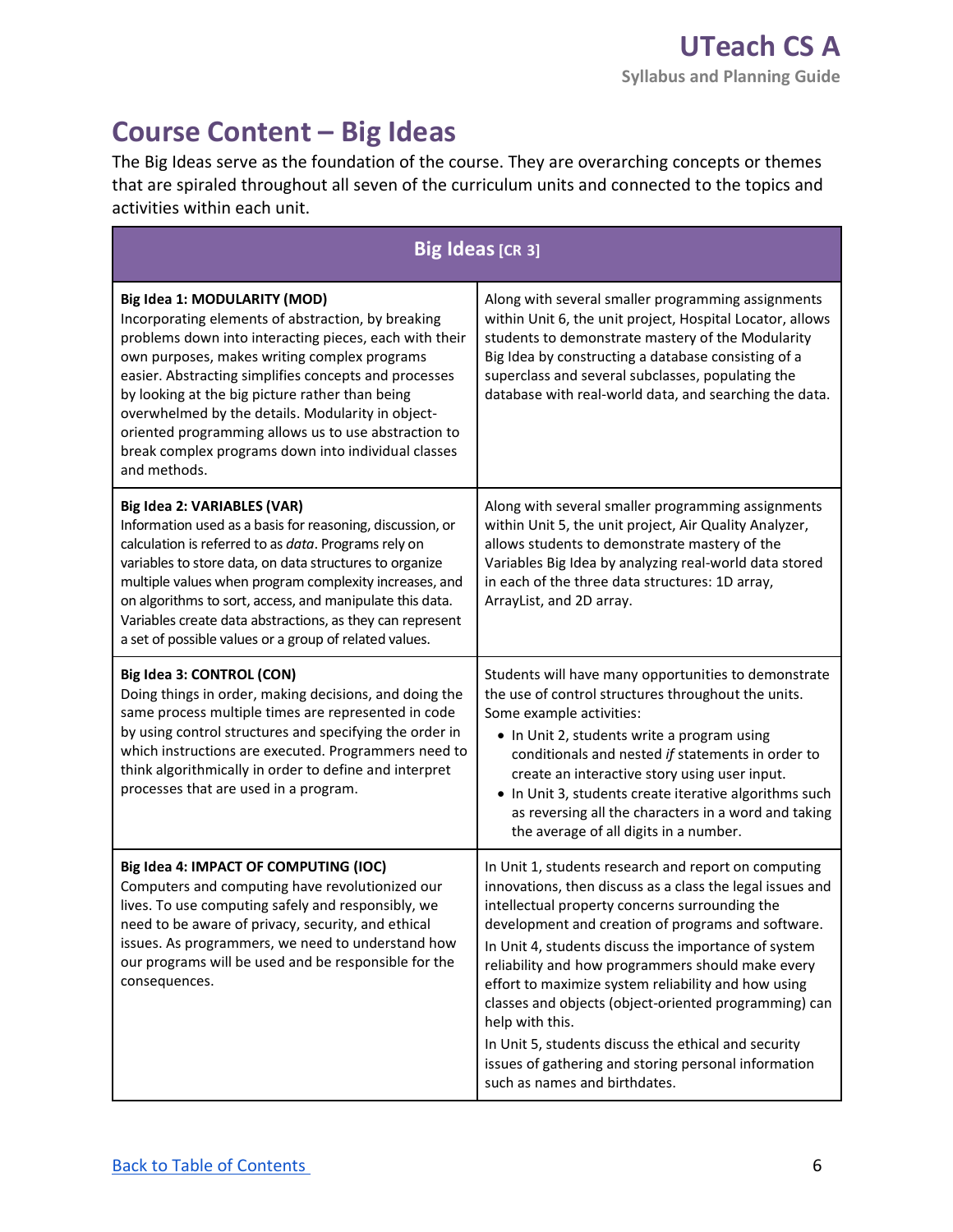## **Unit Guides**

| <b>Curriculum Units [CR 2]</b>                                                                                                                                                                                                                                                                                                                                                                                                |                                                                                                                                                       |                                                                                                                                                                                                                                            |  |  |  |
|-------------------------------------------------------------------------------------------------------------------------------------------------------------------------------------------------------------------------------------------------------------------------------------------------------------------------------------------------------------------------------------------------------------------------------|-------------------------------------------------------------------------------------------------------------------------------------------------------|--------------------------------------------------------------------------------------------------------------------------------------------------------------------------------------------------------------------------------------------|--|--|--|
| Unit 1: Introductions Are in<br><b>Order</b><br>Unit 1 establishes the foundation for<br>the curriculum by introducing the AP<br>Computer Science A course, the Java<br>programming language, and the<br>course narrative.                                                                                                                                                                                                    | <b>Big Ideas:</b><br>Modularity<br>Control<br>Impact of Computing<br><b>Enduring Understandings:</b><br>MOD-1, MOD-2, CON-2,<br>$IOC-1$               | <b>Computational Thinking Practices:</b><br>$\overline{1}$<br><b>Aligned to College Board CED Units:</b><br>None - this unit is an introduction to the<br>UTeach CS A curriculum narrative and<br>using a text-based programming language. |  |  |  |
| <b>Unit 2: Primitive Control</b><br>This unit introduces object-oriented<br>programming, primitive data types,<br>mathematical expressions and<br>operators, Boolean expressions,<br>conditionals, using objects, and the<br>Math class.                                                                                                                                                                                      | <b>Big Ideas:</b><br>Modularity<br>Variables<br>Control<br><b>Enduring Understandings:</b><br>MOD-1, VAR-1, CON-1,<br>CON-2                           | <b>Computational Thinking Practices:</b><br>2 <sup>1</sup><br>$\overline{3}$<br>$\overline{\mathbf{4}}$<br>$\overline{5}$<br><b>Aligned to College Board CED Units:</b><br>1, 2, and 3                                                     |  |  |  |
| <b>Unit 3: Strings and Iteration</b><br>Unit 3 concentrates on the String class<br>and the String class methods. This unit<br>introduces many of the most common<br>string manipulating algorithms as well<br>as iteration and the Java control<br>structures while loop and for loop that<br>allow for the use of repetition in<br>programs.                                                                                 | <b>Big Ideas:</b><br>Modularity<br>Variables<br>Control<br><b>Enduring Understandings:</b><br>MOD-1, VAR-1, CON-2                                     | <b>Computational Thinking Practices:</b><br>$\overline{2}$<br>$\overline{3}$<br>$\overline{4}$<br>$\overline{5}$<br><b>Aligned to College Board CED Units:</b><br>$2$ and $4$                                                              |  |  |  |
| Unit 4: Objects, Classes, and<br><b>Methods</b><br>Unit 4 takes a deep dive into Object-<br>Oriented Programming by introducing<br>all the components of a class including<br>private instance variables,<br>constructors, accessor methods,<br>mutator methods, and helper<br>methods. This unit also covers<br>accessibility and the different<br>categories of methods from static and<br>non-static to void and non-void. | <b>Big Ideas:</b><br>Modularity<br>Variables<br><b>Impact of Computing</b><br><b>Enduring Understandings:</b><br>MOD-1, MOD-2, MOD-3,<br>VAR-1, IOC-1 | <b>Computational Thinking Practices:</b><br>5<br>Aligned to College Board CED Unit:<br>5                                                                                                                                                   |  |  |  |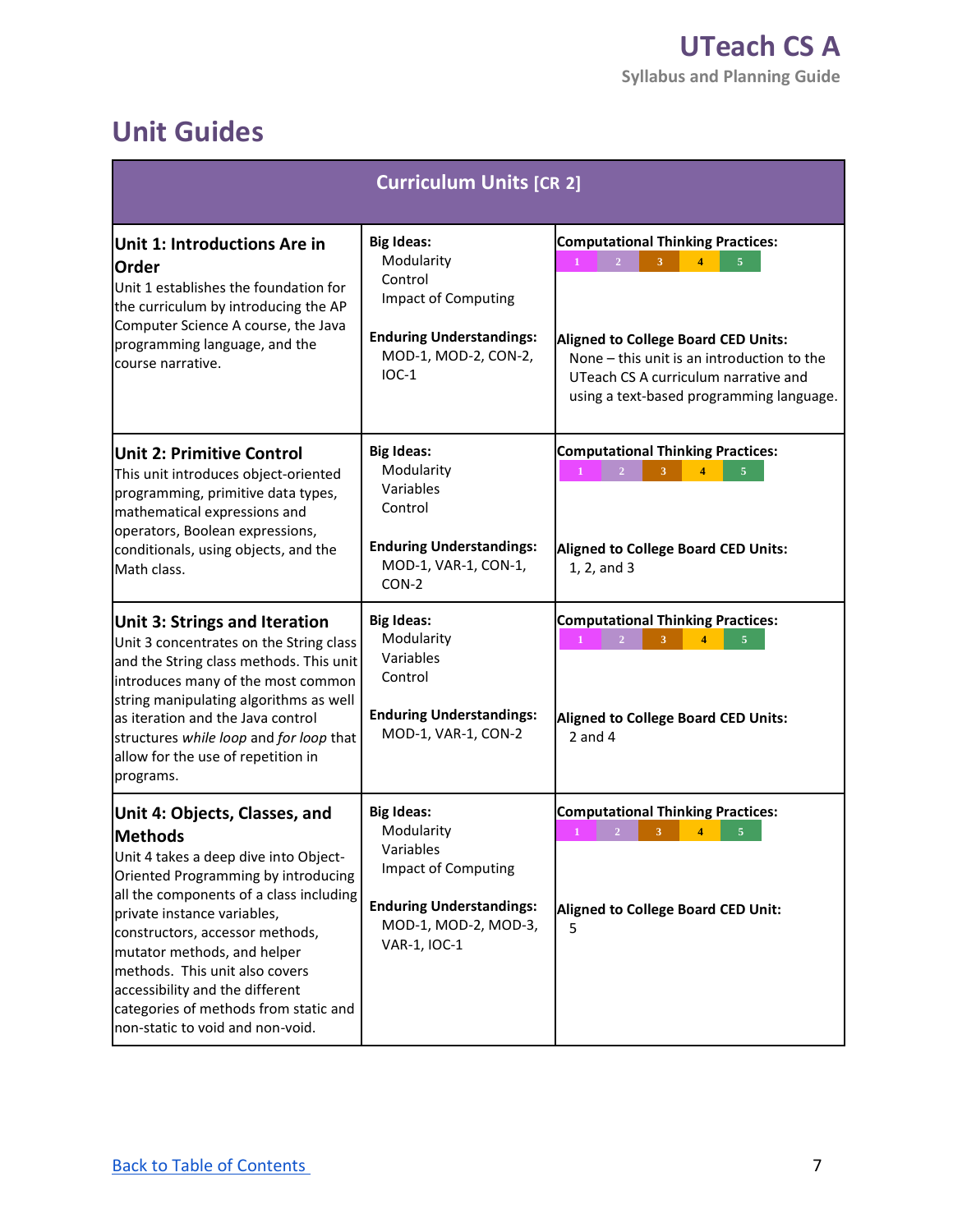## **UTeach CS A**

 **Syllabus and Planning Guide** 

| Unit 5: Arrays, ArrayLists, and<br><b>2D Arrays</b><br>Unit 5 introduces three different data<br>structures used to store data in Java -<br>the array, ArrayList, and 2D array -<br>and the syntax and traversal methods<br>for the most common algorithms for<br>processing data.                                     | <b>Big Ideas:</b><br>Variables<br>Control<br>Impact of Computing<br><b>Enduring Understandings:</b><br>VAR-1, VAR-2, CON-2,<br>$IOC-1$ | <b>Computational Thinking Practices:</b><br><b>Aligned to College Board CED Units:</b><br>6, 7, and 8  |
|------------------------------------------------------------------------------------------------------------------------------------------------------------------------------------------------------------------------------------------------------------------------------------------------------------------------|----------------------------------------------------------------------------------------------------------------------------------------|--------------------------------------------------------------------------------------------------------|
| Unit 6: Inheritance<br>Unit 6 takes a comprehensive look at<br>two relationships between classes in<br>Java: inheritance and composition.<br>Topics covered in depth are<br>superclasses and subclasses,<br>constructors of the subclasses,<br>overriding methods, composition, the<br>Object class, and polymorphism. | <b>Big Ideas:</b><br>Modularity<br><b>Enduring Understandings:</b><br>MOD-2, MOD-3                                                     | <b>Computational Thinking Practices:</b><br><b>Aligned to College Board CED Unit:</b><br>9             |
| Unit 7: Searching, Sorting, and<br><b>Recursion</b><br>This unit covers different search<br>algorithms, the selection sort and<br>insertion sort, Big O, recursion, and<br>recursive search and sort algorithms.                                                                                                       | <b>Big Ideas:</b><br>Control<br><b>Enduring Understanding:</b><br>$CON-2$                                                              | <b>Computational Thinking Practices:</b><br><b>Aligned to College Board CED Units:</b><br>6, 7, and 10 |

NOTES: The following topics are taught throughout the curriculum as appropriate:

- Exception (CED Units 2, 6, 8)
- Ethical and Social Implications (CED Units 5, 7)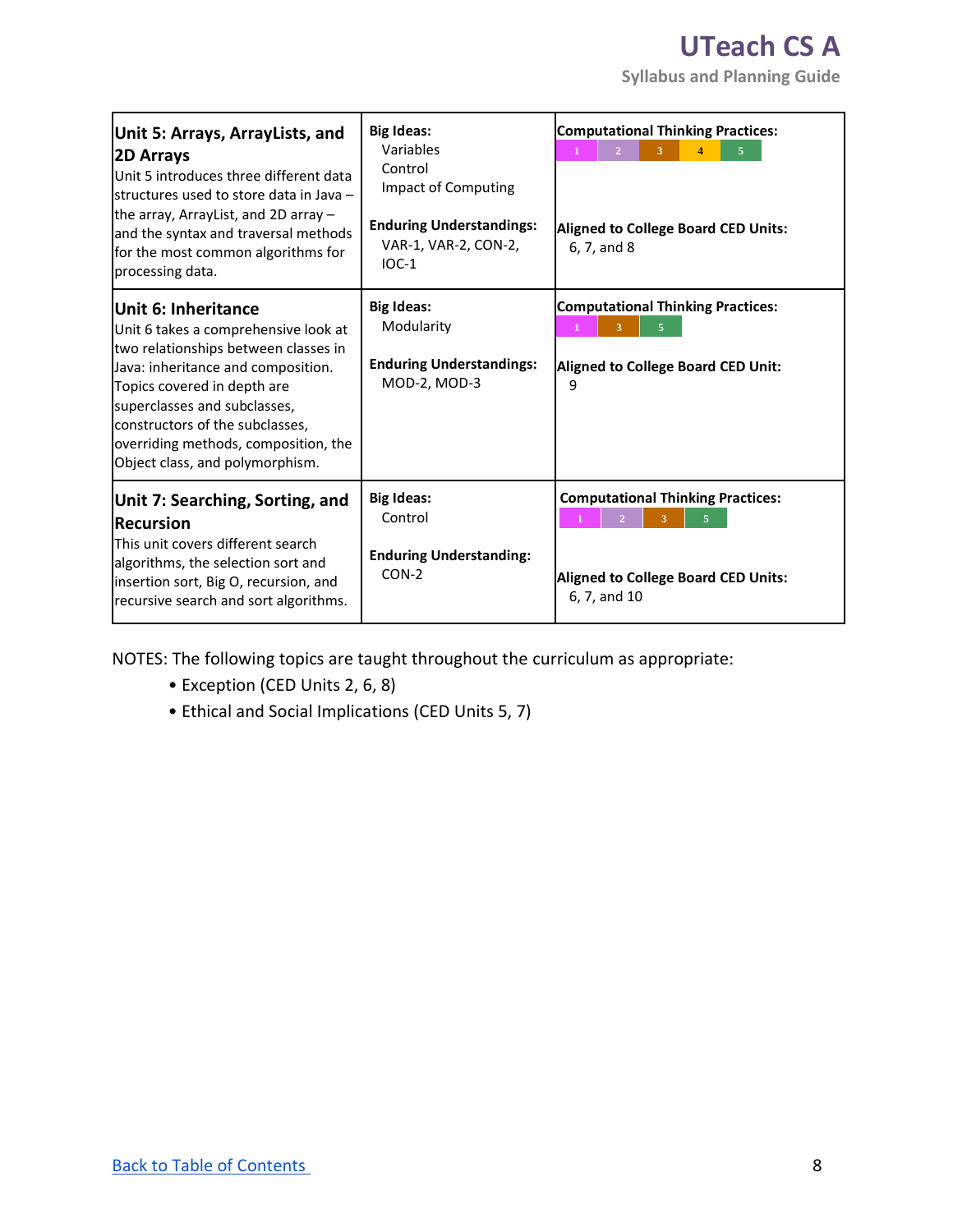## **Unit 1: Introductions Are in Order**

 Unit 1 is designed to be an introduction to text-based programming using a special Java class for graphical programming using turtles. Throughout Unit 1, students master basic coding tools and concepts, such as algorithms and abstraction, which can be easily applied in later units.

The Big Ideas of Modularity, Control, and Impact of Computing are all covered in Unit 1.

These are the Enduring Understandings covered in this unit:

- • MOD-1: Some objects or concepts are so frequently represented that programmers can draw upon existing code that has already been tested, enabling them to write solutions more quickly and with a greater degree of confidence.
- • MOD-2: Programmers use code to represent a physical object or nonphysical concept, real or imagined, by defining a class based on the attributes and/or behaviors of the object or concept.
- • CON-2: Programmers incorporate iteration and selection into code as a way of providing instructions for the computer to process each of the many possible input values.
- • IOC-1: While programs are typically designed to achieve a specific purpose, they may have unintended consequences.

## **Unit 1 Topics**

Over the course of this unit and the unit project, students will learn to:

- Collaborate with classmates and establish group norms
- Write code to draw graphics using Java
- Write an algorithm
- Implement an algorithm in Java
- Debug a program through error detection and testing
- • Use abstraction by incorporating built-in methods from a Java Turtle class to draw shapes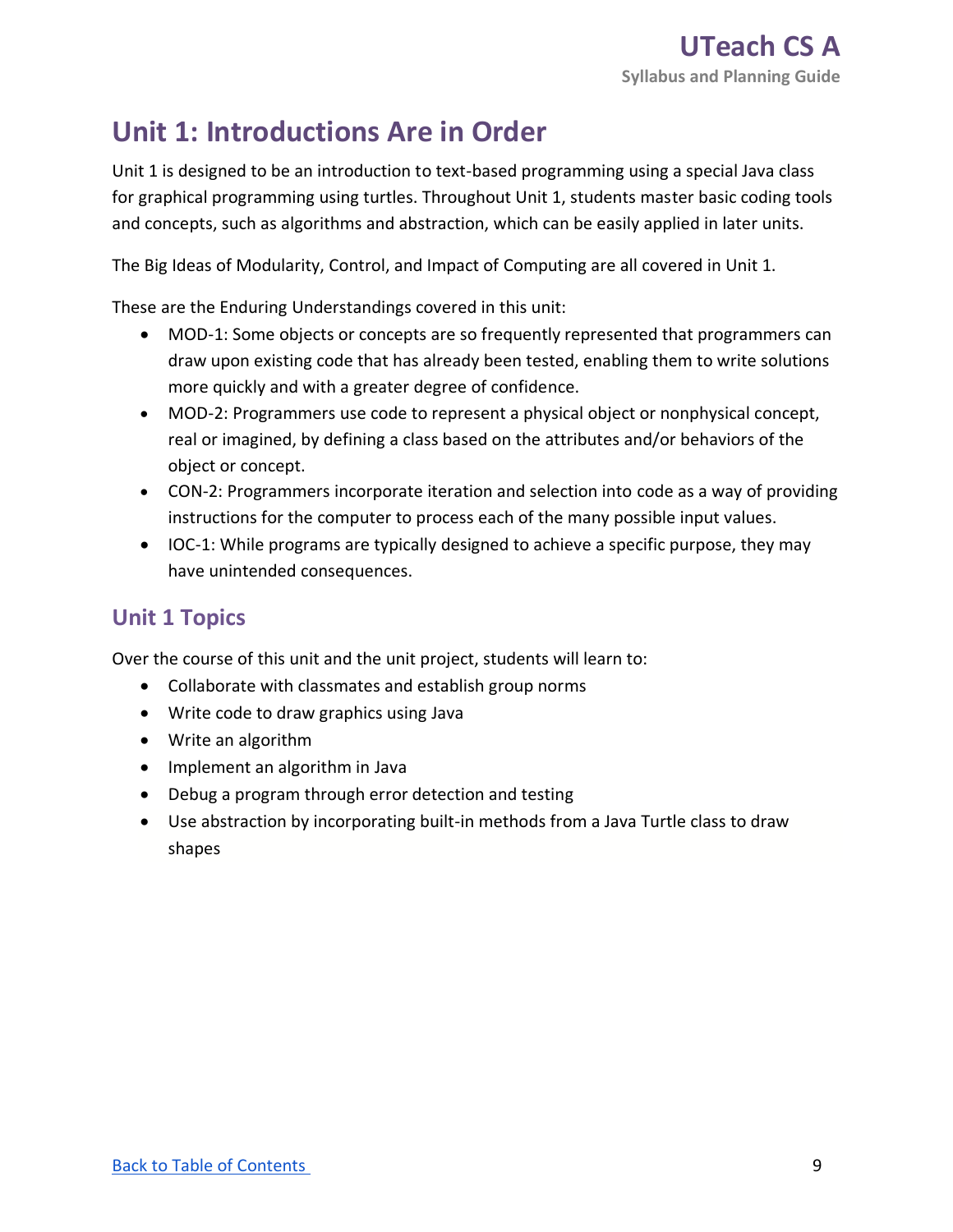## **Unit 1 Schedule (14 Days)**

| <b>Assignment #</b> | <b>Topic</b>                      | <b>Learning Objectives</b>                          | <b>Essential Knowledge</b><br><b>Statements</b>                                                 |
|---------------------|-----------------------------------|-----------------------------------------------------|-------------------------------------------------------------------------------------------------|
| 1.1                 | Avatar Creator Project (1 of 5)   | MOD-1.B, MOD-1.D,<br>MOD-1.E, MOD-2.C,<br>$CON-2.D$ | MOD-1.B.1, MOD-1.B.2,<br>MOD-1.D.1, MOD-1.D.3,<br>MOD-1.E.1, MOD-1.E.2,<br>MOD-1.E.6, MOD-2.C.1 |
| 1.2                 | Introduction to Computer Science  | $IOC-1.A$                                           | IOC-1.A.2, IOC-1.A.3                                                                            |
| 1.3                 | Introduction to AP CS A           | None                                                | None                                                                                            |
| 1.4                 | Introduction to Java Graphics     | MOD-1.B, MOD-1.D,<br>MOD-1.E, MOD-2.C               | MOD-1.B.1, MOD-1.B.2,<br>MOD-1.D.1, MOD-1.D.3,<br>MOD-1.E.1, MOD-1.E.6,<br>$MOD-2.C.1$          |
| 1.5                 | Algorithms                        | $CON-2.D$                                           | None                                                                                            |
| 1.6                 | Abstraction                       | $MOD-1.E$                                           | $MOD-1.E.2$                                                                                     |
| 1.1                 | Avatar Creator Project (2-4 of 5) | MOD-1.B, MOD-1.D,<br>MOD-1.E, MOD-2.C,<br>$CON-2.D$ | MOD-1.B.1, MOD-1.B.2,<br>MOD-1.D.1, MOD-1.D.3,<br>MOD-1.E.1, MOD-1.E.2,<br>MOD-1.E.6, MOD-2.C.1 |
| 1.7                 | Unit 1 Review                     | None                                                | None                                                                                            |
| 1.8                 | Unit 1 Test                       | None                                                | None                                                                                            |
| 1.1                 | Project Presentations (5 of 5)    | None                                                | None                                                                                            |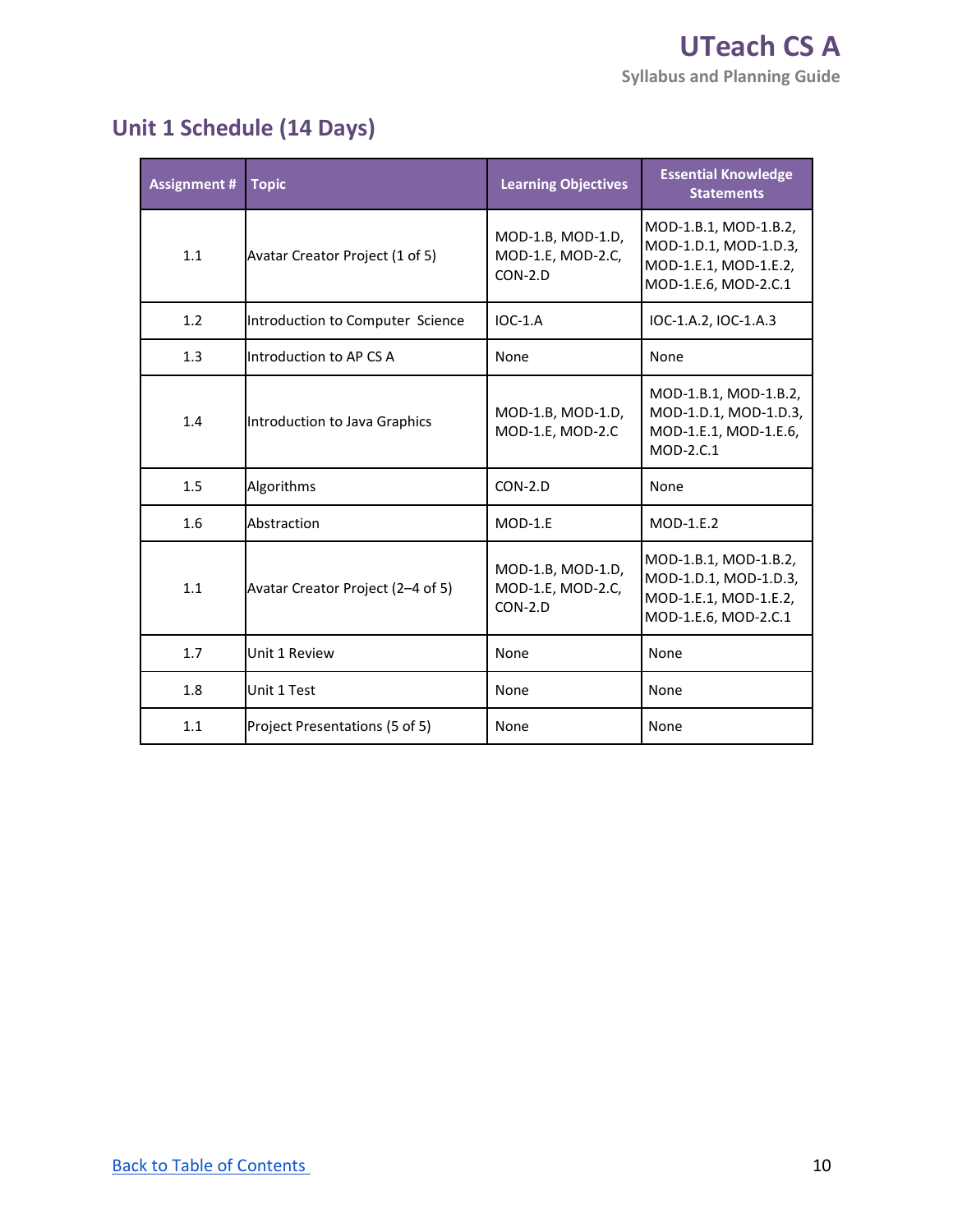## **Unit 2: Primitive Control**

 Unit 2 covers the College Board Units 1–3. Over the course of this unit, object-oriented programming, a style of programming that uses classes and objects, is introduced. Also, primitive data types in Java, mathematical expressions operators, Boolean expressions, conditionals, using objects, and a few of the Math class methods are studied.

 The Big Ideas covered in this unit are Modularity, Variables, and Control. These are the Enduring Understandings covered in this unit:

- • MOD-1: Some objects or concepts are so frequently represented that programmers can draw upon existing code that has already been tested, enabling them to write solutions more quickly and with a greater degree of confidence.
- • VAR-1: To find specific solutions to generalizable problems, programmers include variables in their code so that the same algorithm runs using different input values.
- • CON-1: The way variables and operators are sequenced and combined in an expression determines the computed result.
- • CON-2: Programmers incorporate iteration and selection into code as a way of providing instructions for the computer to process each of the many possible input values.

These are the Computational Thinking Skills addressed:

- 1.A Determine an appropriate program design to solve a problem or accomplish a task.
- 1.B Determine code that would be used to complete code segments.
- 1.C Determine code that would be used to interact with completed program code.
- 2.A Apply the meaning of specific operators.
- • 2.B Determine the result or output based on statement execution order in a code segment without method calls (other than output).
- • 2.C Determine the result or output based on the statement execution order in a code segment containing method calls.
- 3.A Write program code to create objects of a class and call methods.
- • 3.C Write program code to satisfy method specifications using expressions, conditional statements, and iterative statements.
- 4.A Use test cases to find errors or validate results.
- 4.B Identify errors in program code.
- 4.C Determine if two or more code segments yield equivalent results.
- 5.A Describe the behavior of a given segment of program code.
- 5.B Explain why a code segment will not compile or work as intended.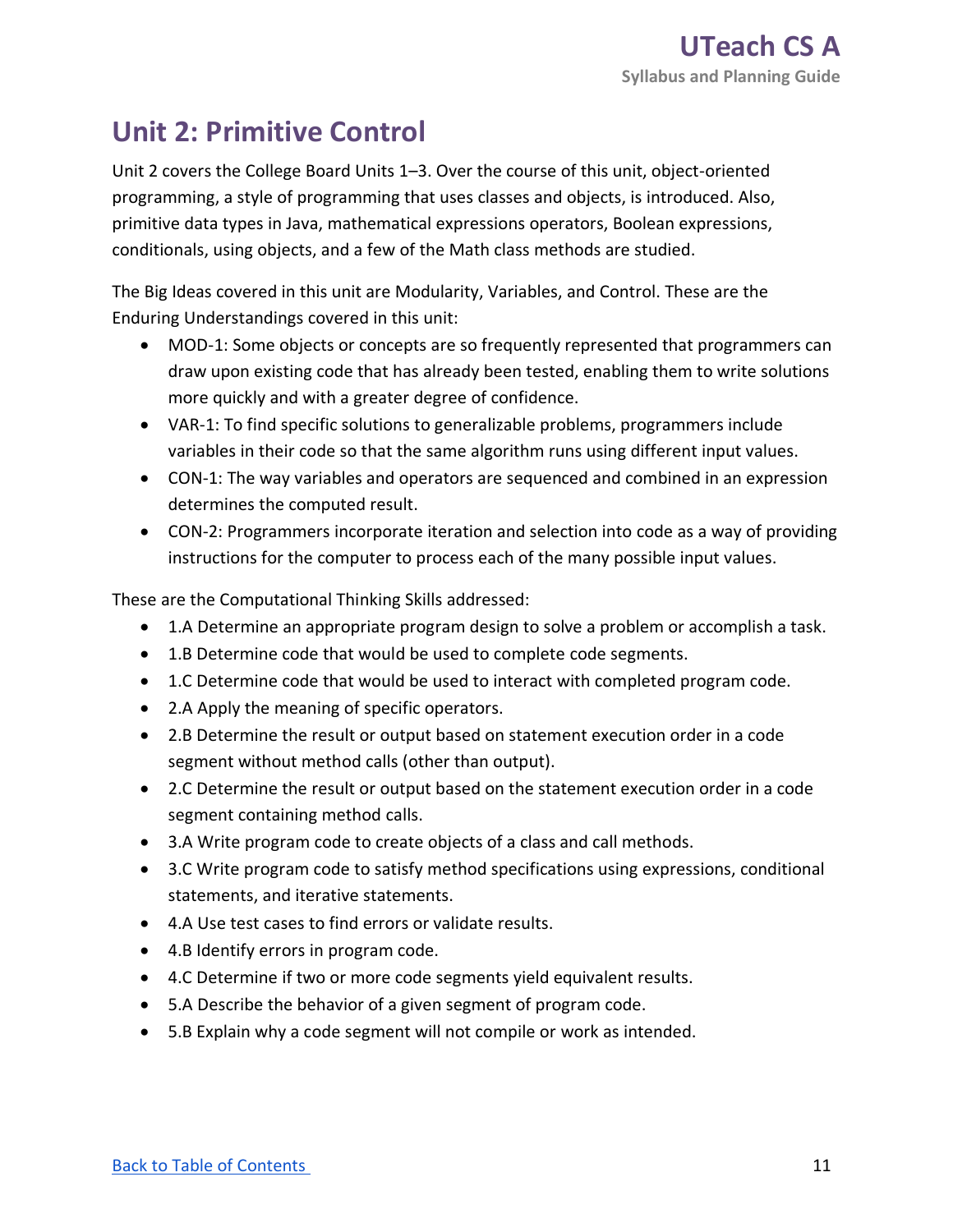## **Unit 2 Topics**

 Our Unit 2 covers the College Board's Units 1, 2, and 3. Over the course of this unit and the unit project, the following topics will be covered, and teachers may use these in the AP Classroom to filter questions for formative and summative assessments:

- 1.1 Why Programming? Why Java?
- 1.2 Variables and Data Types
- 1.3 Expressions and Assignment Statements
- 1.4 Compound Assignment Operators
- 1.5 Casting and Ranges of Variables
- 2.1 Objects: Instances of Classes
- 2.2 Creating and Storing Objects (Instantiation)
- 2.3 Calling a Void Method
- 2.4 Calling a Void Method with Parameters
- 2.5 Calling a Non-void Method
- 2.6 String Objects: Concatenation, Literals, and More
- 2.7 String Methods
- 2.8 Wrapper Classes: Integer and Double
- 2.9 Using the Math Class
- 3.1 Boolean Expressions
- 3.2 if Statements and Control Flow
- 3.3 if-else Statements
- 3.4 else-if Statements
- 3.5 Compound Boolean Expressions
- 3.6 Equivalent Boolean Expressions
- 3.7 Comparing Objects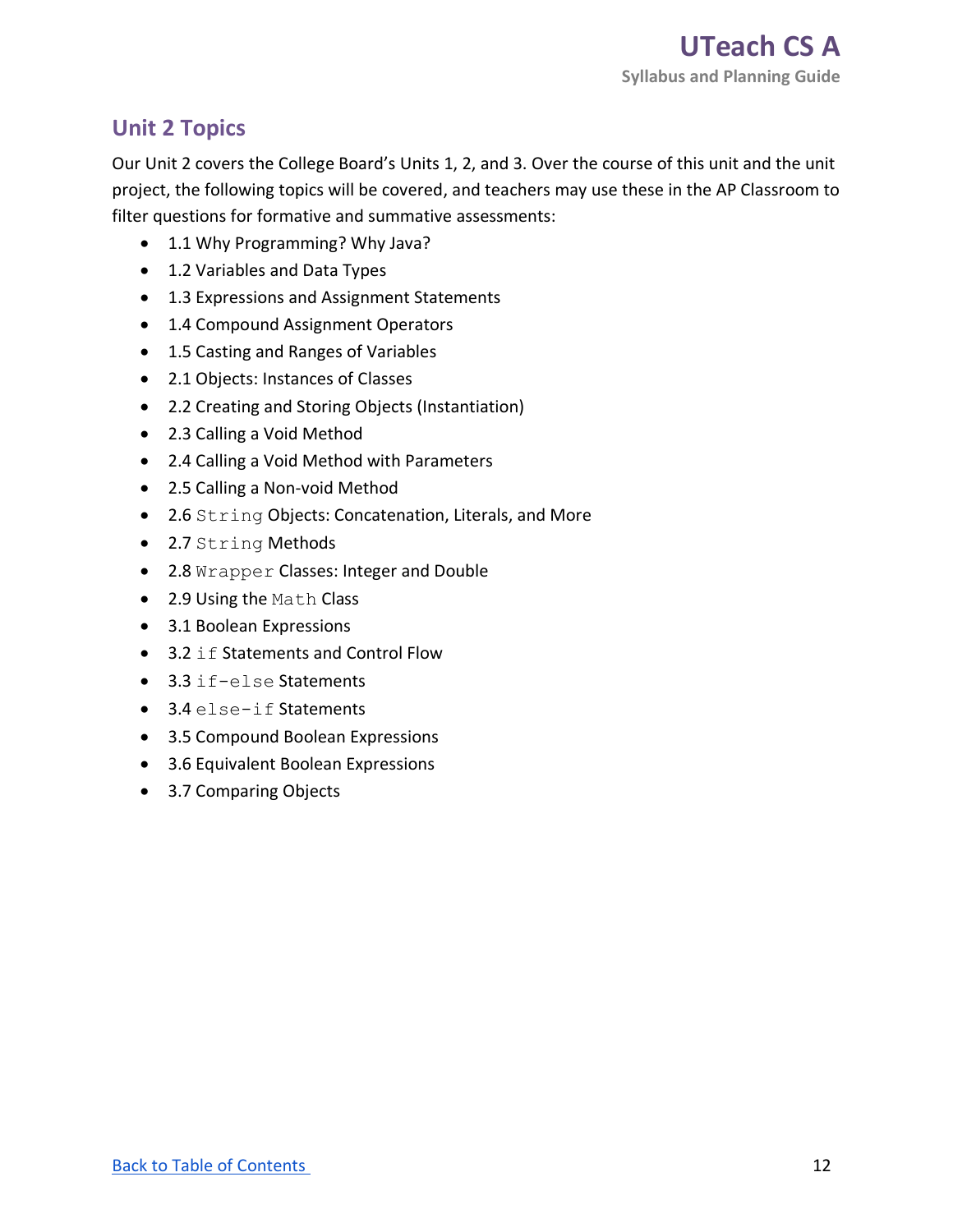## **Unit 2 Schedule (25 Days)**

| <b>Assignment</b><br># | <b>Topic</b>                                           | <b>Learning Objectives</b>            | <b>Essential Knowledge</b><br><b>Statements</b>                                                                                                                            |
|------------------------|--------------------------------------------------------|---------------------------------------|----------------------------------------------------------------------------------------------------------------------------------------------------------------------------|
| 2.1                    | Resource Finder Project (1 of 5)                       | MOD-1.A, VAR-1.A                      | MOD-1.A.1, MOD-1.A.2,<br><b>VAR-1.A.1</b>                                                                                                                                  |
| 2.2                    | Variable and Data Types                                | MOD-1.A, VAR-1.B,<br>$VAR-1.C$        | MOD-1.A.1, MOD-1.A.2,<br>VAR-A.1, VAR-1.B.1,<br>VAR-1.B.2, VAR-1.B.3,<br>VAR-1.C.1, VAR-1.C.2,<br>VAR-1.C.3, VAR-1.C.4                                                     |
| 2.3                    | <b>Expressions and Assignment</b><br><b>Statements</b> | CON-1.A, CON-1.B                      | CON-1.A.1, CON-1.A.2,<br>CON-1.A.3, CON-1.A.4,<br>CON-1.A.5, CON-1.A.6,<br>CON-1.A.6, CON-1.A.7,<br>CON-1.A.8, CON-1.B.1,<br>CON-1.B.2, CON-1.B.3,<br>CON-1.B.4, CON-1.B.5 |
| 2.4                    | <b>Compound Statements Coding</b><br>Assignment        | CON-1.A, CON-1.B                      | CON-1.A.6, CON-1.B.4                                                                                                                                                       |
| 2.5                    | Casting and Range of Variables                         | $CON-1.C$                             | CON-1.C.1, CON-1. C.2,<br>CON-1. C.3, CON-1.C.4,<br>CON-1.C.5, CON-1.C.6                                                                                                   |
| 2.1                    | Resource Finder Project (2 of 5)                       | MOD-1.A, VAR-1.A                      | MOD-1.A.1, MOD-1.A.2,<br><b>VAR-1.A.1</b>                                                                                                                                  |
| 2.6                    | <b>Using Objects</b>                                   | MOD-1.B, MOD-1.C,<br>MOD-1.D, VAR-1.D | MOD-1.B.1, MOD-1.B.2,<br>MOD-1.C.1, MOD-1.C.2,<br>MOD-1.C.3, MOD-1.C.5,<br>MOD-1.C.6, MOD-1.D.1,<br>MOD-1.D.2, MOD-1.D.3,<br>MOD-1.D.4, VAR-1.D.1,<br><b>VAR-1.D.2</b>     |
| 2.7                    | Scanner Class                                          | MOD-1.E, MOD-1.F,<br>MOD-1.G, VAR-1.D | MOD-1.E.1, MOD-1.E.2,<br>MOD-1.E.3, MOD-1.E.4,<br>MOD-1.E.5, MOD-1.E.6,<br>MOD-1.E.7, MOD-1.E.8,<br>MOD-1.F.1, MOD-1.F.2,<br>MOD-1.F.3, MOD-1.G.1,<br>VAR-1.D.1, VAR-1.D.2 |
| 2.8                    | <b>String Objects &amp; Methods</b>                    | VAR-1.E                               | VAR-1.E.1, VAR-1.E.2,<br>VAR-1.E.6, VAR-1.E.7,<br>VAR-1.E.8, VAR-1.E.9,<br>VAR-1.E.12                                                                                      |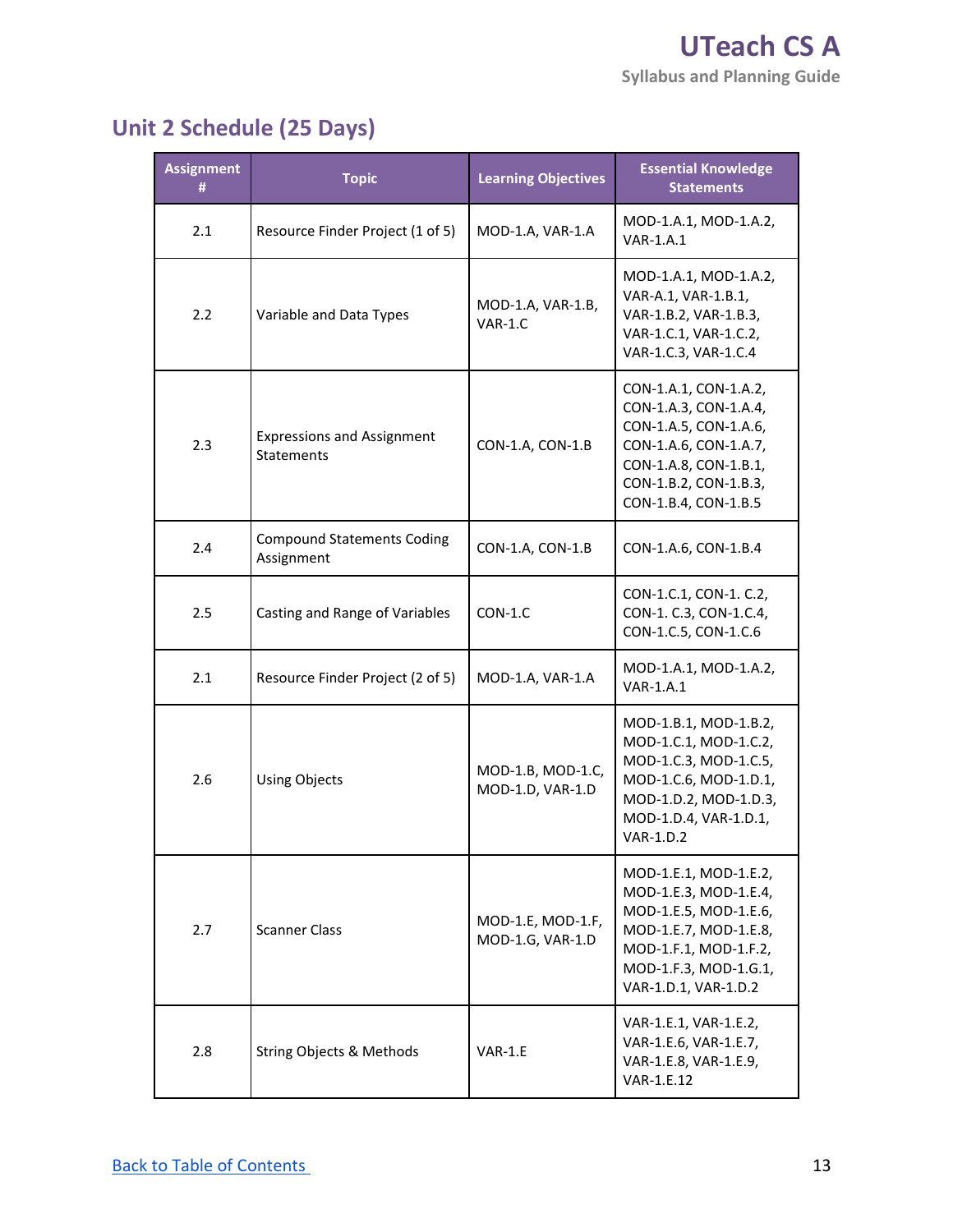**Syllabus and Planning Guide** 

| 2.9  | <b>Wrapper Classes</b>                              | VAR-1.F                        | VAR-1.F.1, VAR-1.F.2,<br>VAR-1.F.3, VAR-1.F.4,<br>VAR-1.F.5, VAR-1.F.6,<br><b>VAR-1.F.7</b>                     |
|------|-----------------------------------------------------|--------------------------------|-----------------------------------------------------------------------------------------------------------------|
| 2.10 | <b>Math Class</b>                                   | CON-1.D, MOD-1.H               | CON-1.D.1, CON-1.D.2,<br>CON-1.D.3, CON-1.D.4,<br>$MOD-1.H.1$                                                   |
| 2.11 | <b>Boolean Expression</b>                           | CON-1.E, CON-1.F,<br>$CON-1.G$ | CON-1.E.1, CON-1.E.2,<br>CON-1.E.3, CON-1.F.1,<br>CON-1.F.2, CON-1.F.3,<br>CON-1.G.1, CON-1.G.2,<br>$CON-1.G.3$ |
| 2.12 | DeMorgan's Law                                      | CON-1.E, CON-1.F,<br>$CON-1.G$ | CON-1.E.1, CON-1.E.2,<br>CON-1.E.3, CON-1.F.1,<br>CON-1.F.2, CON-1.F.3,<br>CON-1.G.1, CON-1.G.2,<br>$CON-1.G.3$ |
| 2.13 | <b>Conditional Statements</b>                       | CON-2.A, CON-2.B               | CON-2.A.1, CON-2.A.2,<br>CON-2.A.3, CON-2.A.4,<br>CON-2.A.5, CON-2.B.1                                          |
| 2.14 | <b>Conditional Statements Coding</b><br>Assignments | CON-2.A, CON-2.B               | None                                                                                                            |
| 2.15 | <b>Conditional Quiz</b>                             | $CON-2.A$                      | None                                                                                                            |
| 2.1  | Resource Finder Project (3 of 5)                    | MOD-1.A, VAR-1.A               | MOD-1.A.1, MOD-1.A.2,<br>VAR-1.A.1                                                                              |
| 2.16 | <b>Comparing Objects</b>                            | $CON-1.H$                      | CON-1.H.1, CON-1.H.2,<br>CON-1.H.3, CON-1.H.4                                                                   |
| 2.1  | Resource Finder Project (4 of 5)                    | MOD-1.A, VAR-1.A               | MOD-1.A.1, MOD-1.A.2,<br>VAR-1.A.1                                                                              |
| 2.17 | Unit 2 Review                                       | None                           | None                                                                                                            |
| 2.18 | Unit 2 Test                                         | None                           | None                                                                                                            |
| 2.1  | Project Presentations (5 of 5)                      | None                           | None                                                                                                            |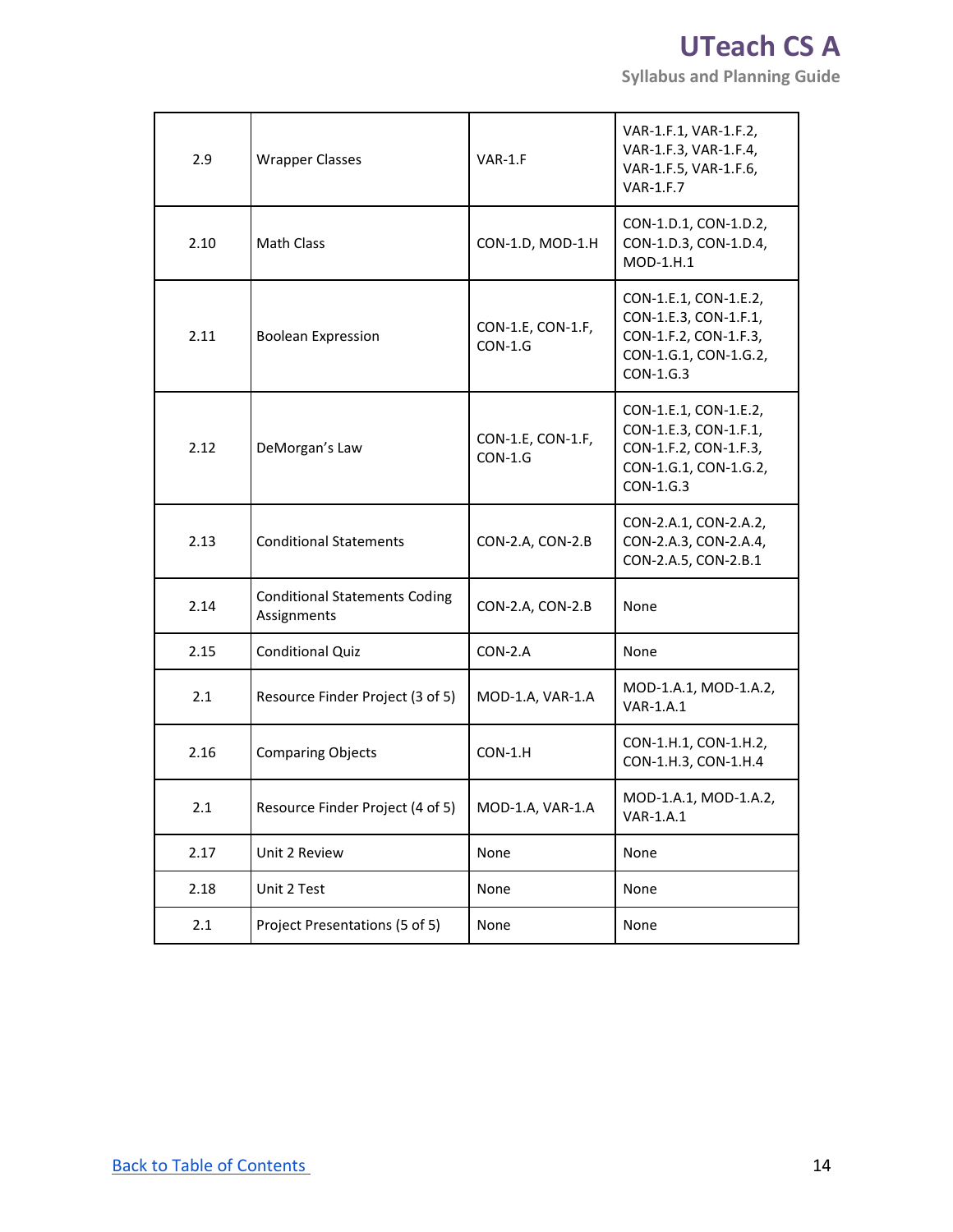## **Unit 3: Strings and Iteration**

 Unit 3 concentrates on the String class and the String class methods that are tested on the AP CS A exam. Manipulating strings is a very common task in programming and students will learn many of the most common string manipulating algorithms. This unit also introduces iteration and the Java control structures that allow for the use of repetition in programs.

 The Big Ideas covered in this unit are Modularity, Variables, and Control. These are the Enduring Understandings covered in this unit:

- • MOD-1: Some objects or concepts are so frequently represented that programmers can draw upon existing code that has already been tested, enabling them to write solutions more quickly and with a greater degree of confidence.
- • VAR-1: To find specific solutions to generalizable problems, programmers include variables in their code so that the same algorithm runs using different input values.
- • CON-2: Programmers incorporate iteration and selection into code as a way of providing instructions for the computer to process each of the many possible input values.

These are the Computational Thinking Skills addressed:

- 1.B Determine code that would be used to complete code segments.
- 1.C Determine code that would be used to interact with completed program code.
- 2.A Apply the meaning of specific operators.
- • 2.B Determine the result or output based on statement execution order in a code segment without method calls (other than output).
- • 2.C Determine the result or output based on the statement execution order in a code segment containing method calls.
- 3.A Write program code to create objects of a class and call methods.
- • 3.C Write program code to satisfy method specifications using expressions, conditional statements, and iterative statements.
- 4.C Determine if two or more code segments yield equivalent results.
- 5.A Describe the behavior of a given segment of program code.
- 5.C Explain how the result of program code changes, given a change of the initial code.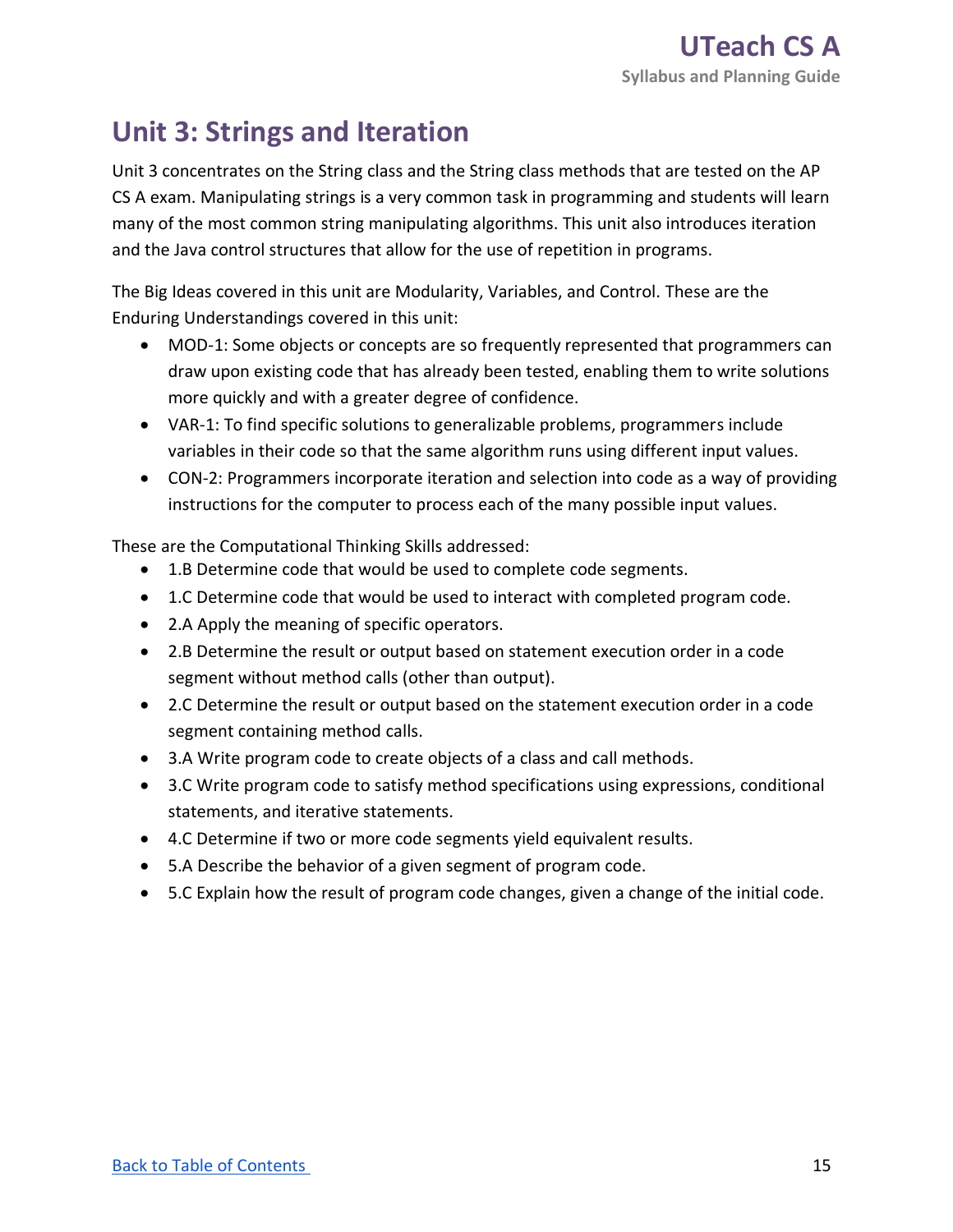### **Unit 3 Topics**

 Our Unit 3 covers the College Board Unit 4 and a review of Strings. Over the course of this unit and the unit project, the following topics will be covered, and teachers may use these in the AP Classroom to filter questions for formative and summative assessments:

- 2.6 String Objects: Concatenation, Literals, and More
- 2.7 String Methods
- 4.1 while Loops
- 4.2 for Loops
- 4.3 Developing Algorithms using Strings
- 4.4 Nested Iteration
- 4.5 Informal Code Analysis

## **Unit 3 Schedule (19 Days)**

| <b>Assignment</b><br># | <b>Topic</b>                            | <b>Learning Objectives</b>     | <b>Essential Knowledge</b><br><b>Statements</b>                                                                                                                                              |
|------------------------|-----------------------------------------|--------------------------------|----------------------------------------------------------------------------------------------------------------------------------------------------------------------------------------------|
| 3.1                    | Language Interpreter Project (1 of 6)   | VAR-1.E, MOD-1.G               | VAR-1.E.1, VAR-1.E.3,<br>VAR-1.E.10, VAR-1.E.11,<br>VAR-1.E.12, MOD-1.G.1                                                                                                                    |
| 3.2                    | Introduction to Strings                 | VAR-1.A, VAR-1.E,<br>$MOD-1.G$ | VAR-1.A.1, VAR-1.E.1,<br>VAR-1.E.2, VAR-1.E.3,<br>VAR-1.E.4, VAR-1.E.5,<br>VAR-1.E.6, VAR-1.E.7,<br>VAR-1.E.8, VAR-1.E.9,<br>VAR-1.E.10, VAR-1.E.11,<br>VAR-1.E.12, VAR-1.E.13,<br>MOD-1.G.1 |
| 3.3                    | Palindrome Checker Coding<br>Assignment | VAR-1.E, MOD-1.G               | None                                                                                                                                                                                         |
| 3.1                    | Language Interpreter Project (2 of 6)   | VAR-1.E, MOD-1.G               | VAR-1.E.1, VAR-1.E.3,<br>VAR-1.E.10, VAR-1.E.11,<br>VAR-1.E.12, MOD-1.G.1                                                                                                                    |
| 3.4                    | Iteration - For Loops                   | CON-2.D, CON-2.E               | CON-2.D.1, CON-2.E.1,<br>CON-2.E.2, CON-2.E.3,<br>CON-2.E.5                                                                                                                                  |
| 3.5                    | Reverse Word Coding Assignment          | CON-2.D, CON-2.E               | None                                                                                                                                                                                         |
| 3.6                    | Iteration - While Loops                 | CON-2.C, CON-2.D,<br>$CON-2.E$ | CON-2.C.1, CON-2.C.2,<br>CON-2.C.3, CON-2.C.4,<br>CON-2.C.5, CON-2.D.1,<br>CON-2.D.2, CON-2.E.4                                                                                              |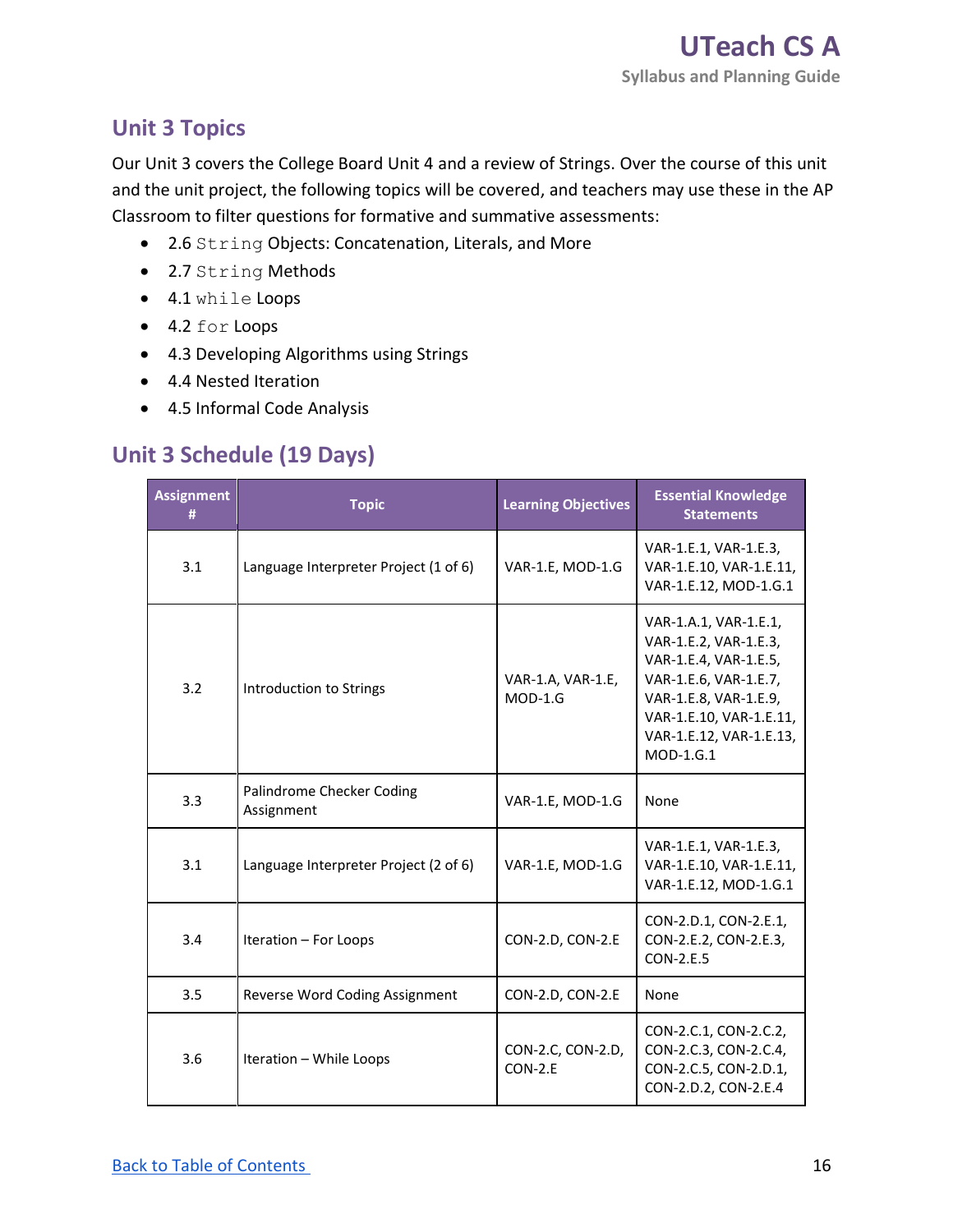## **UTeach CS A**

 **Syllabus and Planning Guide** 

| 3.7  | <b>Tracing Code</b>                         | CON-2.C, CON-2.E | None                                                                      |
|------|---------------------------------------------|------------------|---------------------------------------------------------------------------|
| 3.8  | <b>Nested Iteration</b>                     | $CON-2.G$        | CON-2.G.1, CON-2.G.2                                                      |
| 3.9  | "Backwords" Triangle Coding<br>Assignment   | $CON-2.G$        | None                                                                      |
| 3.1  | Language Interpreter Project (3 of 6)       | VAR-1.E, MOD-1.G | VAR-1.E.1, VAR-1.E.3,<br>VAR-1.E.10, VAR-1.E.11,<br>VAR-1.E.12, MOD-1.G.1 |
| 3.10 | <b>Strings Algorithms</b>                   | CON-2.F, CON-2.H | CON-2.F.1, CON-2.H.1                                                      |
| 3.11 | More String Algorithms                      | $CON-2.F$        | $CON-2.F.1$                                                               |
| 3.12 | Replace Nth Occurrence Coding<br>Assignment | $CON-2.F$        | None                                                                      |
| 3.1  | Language Interpreter Project (4-5 of 6)     | VAR-1.E, MOD-1.G | VAR-1.E.1, VAR-1.E.3,<br>VAR-1.E.10, VAR-1.E.11,<br>VAR-1.E.12, MOD-1.G.1 |
| 3.13 | Unit 3 Review                               | None             | None                                                                      |
| 3.14 | Unit 3 Test                                 | None             | None                                                                      |
| 3.1  | Project Presentations (6 of 6)              | None             | None                                                                      |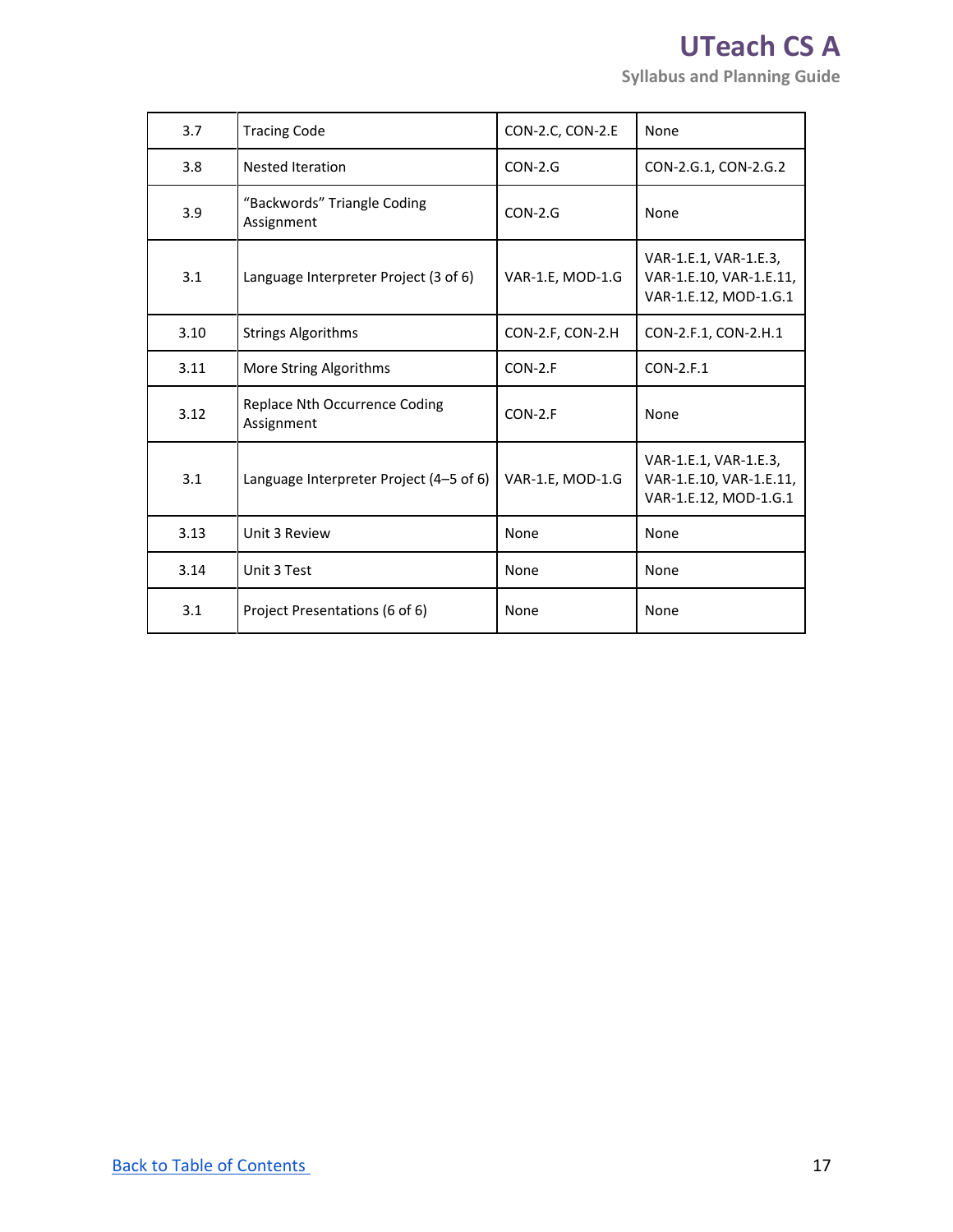## **Unit 4: Object, Classes, and Methods**

 Unit 4 takes a deep dive into Object-Oriented Programming by introducing all the components of a class including private instance variables, constructors, accessor methods, mutator methods, and helper methods. This unit also covers private vs. public access to data and methods, the different categories of methods from static and non-static to void and non-void. Within the unit, students will create entire classes and then instantiate objects of that class.

 The Big Ideas covered in this unit are Modularity, Variables, and Impact of Computing. These are the Enduring Understandings covered in this unit:

- • MOD-1: Some objects or concepts are so frequently represented that programmers can draw upon existing code that has already been tested, enabling them to write solutions more quickly and with a greater degree of confidence.
- • MOD 2: Programmers use code to represent a physical object or nonphysical concept, real or imagined, by defining a class based on the attributes and/or behaviors of the object or concept.
- • MOD-3: When multiple classes contain common attributes and behaviors, programmers create a new class containing the shared attributes and behaviors forming a hierarchy. Modifications made at the highest level of the hierarchy apply to the subclasses.
- • VAR-1: To find specific solutions to generalizable problems, programmers include variables in their code so that the same algorithm runs using different input values.
- • IOC-1: While programs are typically designed to achieve a specific purpose, they may have unintended consequences.

These are the Computational Thinking Skills addressed:

- 1.A Determine an appropriate program design to solve a problem or accomplish a task.
- 1.B Determine code that would be used to complete code segments.
- 1.C Determine code that would be used to interact with completed program code.
- • 2.C Determine the result or output based on the statement execution order in a code segment containing method calls.
- 3.B Write program code to define a new type by creating a class.
- 4.B Identify errors in program code.
- 5.A Describe the behavior of a given segment of program code.
- 5.B Explain why a code segment will not compile or work as intended.
- • 5.D Describe the initial conditions that must be met for a program segment to work as intended or described.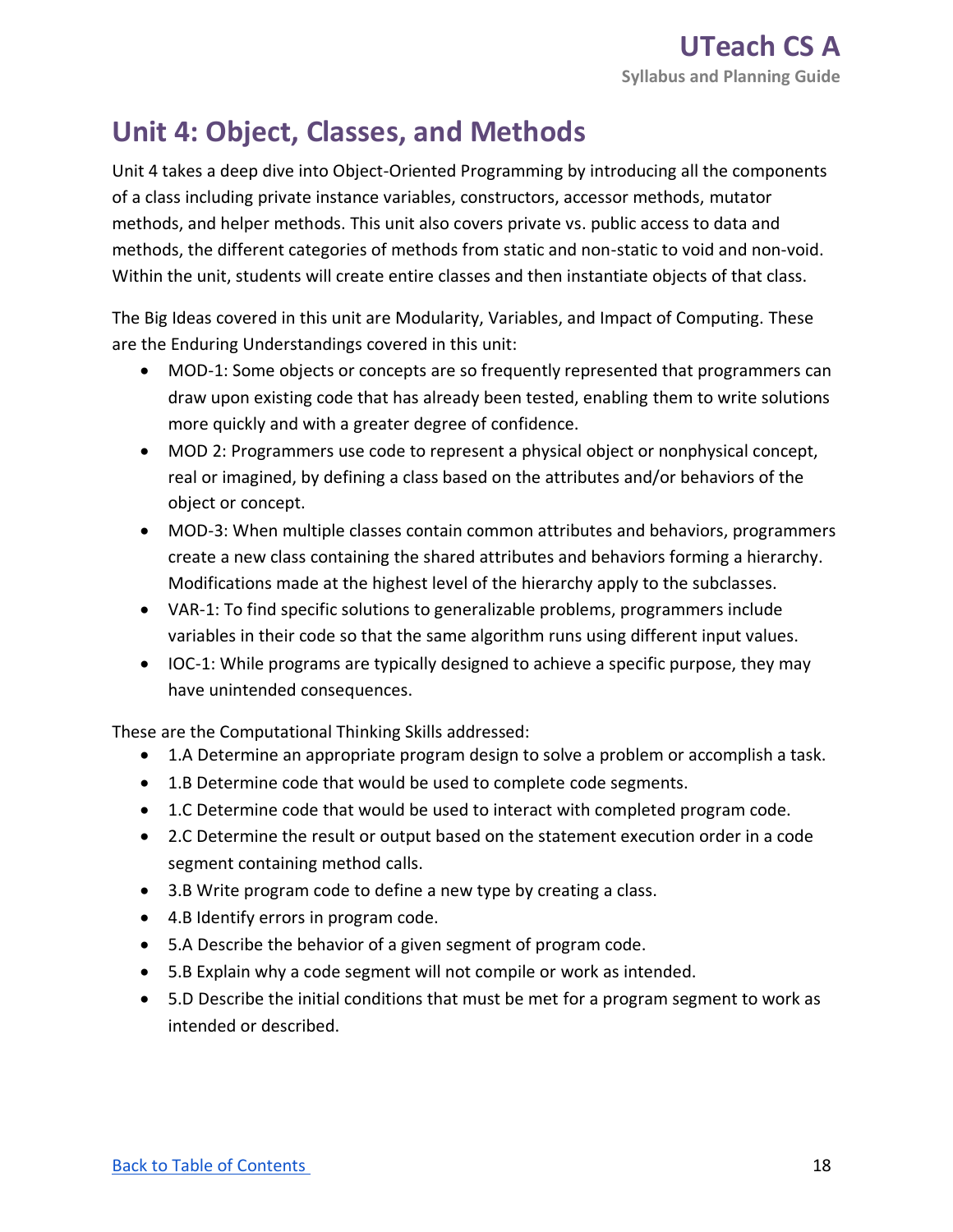### **Unit 4 Topics**

 Our Unit 4 covers the College Board Unit 5. Over the course of this unit and the unit project, the following topics will be covered, and teachers may use these in the AP Classroom to filter questions for formative and summative assessments:

- 5.1 Anatomy of a Class
- 5.2 Constructors
- 5.3 Documentation with Comments
- 5.4 Accessor Methods
- 5.5 Mutator Methods
- 5.6 Writing Methods
- 5.7 Static Variables and Methods
- 5.8 Scope and Access
- 5.9 this Keyword
- 5.10 Ethical and Social Implications of Computing Systems

## **Unit 4 Schedule (20 Days)**

| <b>Assignment</b><br># | <b>Topic</b>                       | <b>Learning Objectives</b>                                               | <b>Essential Knowledge</b><br><b>Statements</b>                                                                                                                                                                                                                                                                                  |
|------------------------|------------------------------------|--------------------------------------------------------------------------|----------------------------------------------------------------------------------------------------------------------------------------------------------------------------------------------------------------------------------------------------------------------------------------------------------------------------------|
| 4.1                    | Disease Diagnoser Project (1 of 5) | MOD-1.A, VAR-1.A                                                         | MOD-1.A.1, MOD-1.A.2,<br><b>VAR-1.A.1</b>                                                                                                                                                                                                                                                                                        |
| 4.2                    | <b>Object-Oriented Programming</b> | MOD-1.B, MOD-2.D,<br>MOD-2.E, MOD-2.F,<br>MOD-3.A, VAR-1.G,<br>$IOC-1.A$ | MOD-1.B.1, MOD-1.B.2,<br>MOD-2.D.1, MOD-2.D.2,<br>MOD-2.D.3, MOD-2.D.4,<br>MOD-2.D.5, MOD-2.D.6,<br>MOD-2.D.7, MOD-2.E.1,<br>MOD-2.E.2, MOD-2.F.1,<br>MOD-2.F.2, MOD-2.F.3,<br>MOD-2.F.4, MOD-2.F.5,<br>MOD-2.F.6, MOD-3.A.1,<br>MOD-3.A.2, MOD-3.A.3,<br>MOD-3.A.4, VAR-1.G.1,<br>VAR-1.G.2, VAR-1.G.3,<br>VAR-1.G.4, IOC-1.A.1 |
| 4.3                    | The Object Superclass              | MOD-3.E                                                                  | MOD-3.E.1, MOD-3.E.2,<br>MOD-3.E.3, MOD-3.E.4                                                                                                                                                                                                                                                                                    |
| 4.4                    | <b>Writing Classes</b>             | MOD-2.B, MOD-2.C,<br>MOD-2.D, MOD-2.E,<br>$MOD-2.F$                      | MOD-2.B.1, MOD-2.B.2,<br>MOD-2.B.3, MOD-2.B.4,<br>MOD-2.C.1, MOD-2.C.2,<br>MOD-2.C.3, MOD-2.C.4,<br>MOD-2.C.5, MOD-2.D.1,                                                                                                                                                                                                        |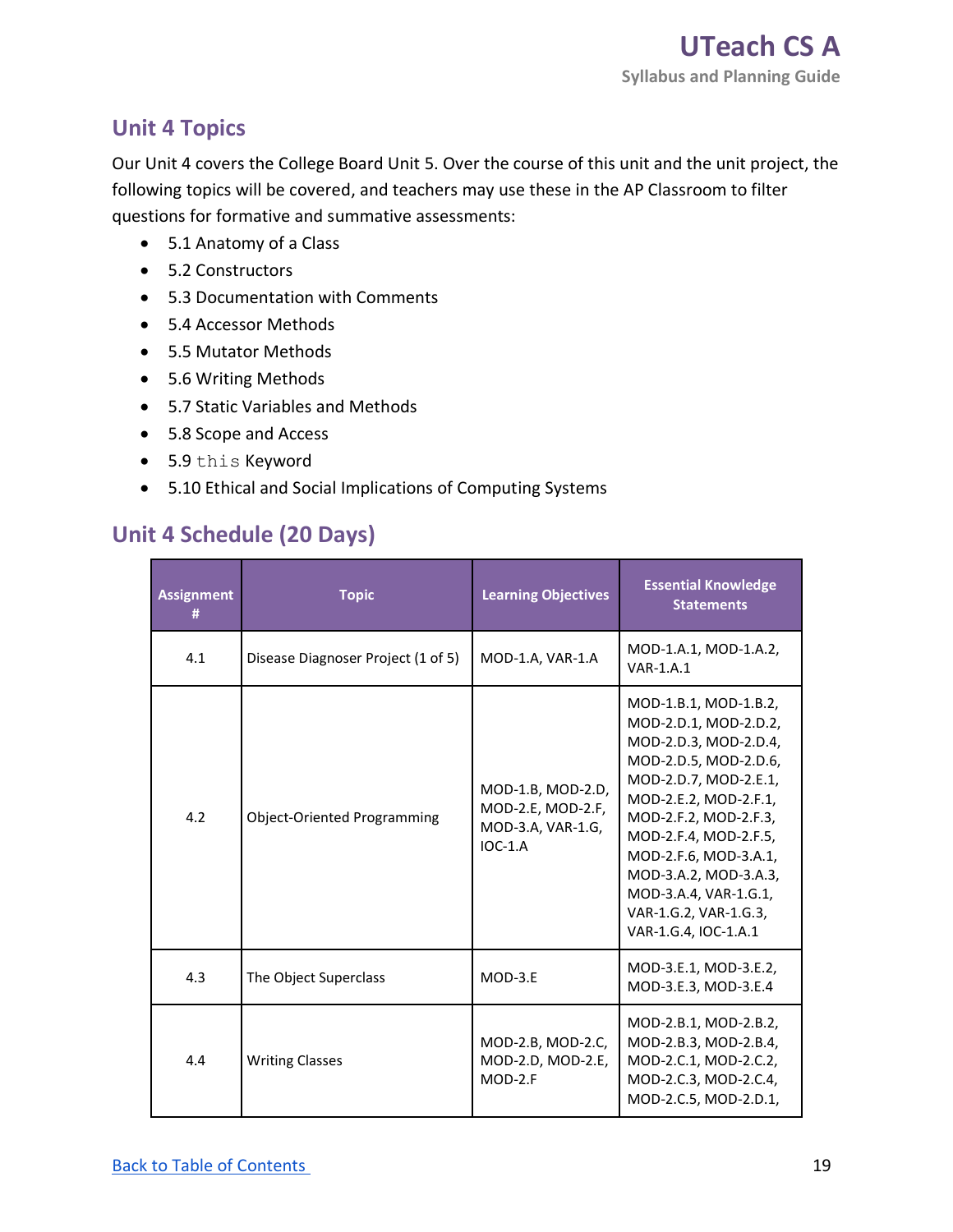## **UTeach CS A**

 **Syllabus and Planning Guide** 

|      |                                      |                                                   | MOD-2.D.2, MOD-2.D.3,<br>MOD-2.D.4, MOD-2.D.5,<br>MOD-2.D.6, MOD-2.D.7,<br>MOD-2.E.1, MOD-2.E.2,<br>MOD-2.F.1, MOD-2.F.2,<br>MOD-2.F.3, MOD-2.F.4,<br>MOD-2.F.5, MOD-2.F.6                                                                                                                              |
|------|--------------------------------------|---------------------------------------------------|---------------------------------------------------------------------------------------------------------------------------------------------------------------------------------------------------------------------------------------------------------------------------------------------------------|
| 4.5  | African Life Activity                | MOD-2.B, MOD-2.C,<br>MOD-2.D, MOD-2.E,<br>MOD-2.F | MOD-2.B.1, MOD-2.B.2,<br>MOD-2.B.3, MOD-2.B.4,<br>MOD-2.C.1, MOD-2.C.2,<br>MOD-2.C.3, MOD-2.C.4,<br>MOD-2.C.5, MOD-2.D.1,<br>MOD-2.D.2, MOD-2.D.3,<br>MOD-2.D.4, MOD-2.D.5,<br>MOD-2.D.6, MOD-2.D.7,<br>MOD-2.E.1, MOD-2.E.2,<br>MOD-2.F.1, MOD-2.F.2,<br>MOD-2.F.3, MOD-2.F.4,<br>MOD-2.F.5, MOD-2.F.6 |
| 4.6  | <b>Creating Instances of Classes</b> | $MOD-2.B$                                         | MOD-2.B.1, MOD-2.B.2,<br>MOD-2.B.3, MOD-2.B.4,<br>MOD-2.B.5                                                                                                                                                                                                                                             |
| 4.7  | Accessibility                        | MOD-2.A, MOD-3.A                                  | MOD-2.A.1, MOD-2.A.2,<br>MOD-2.A.3, MOD-2.A.4,<br>MOD-2.A.5, MOD-2.A.6,<br>MOD-3.A.1, MOD-2.A.2,<br>MOD-3.A.3, MOD-3.A.4                                                                                                                                                                                |
| 4.8  | <b>Static Variables and Methods</b>  | MOD-1.H, MOD-2.G,<br>$MOD-2.H$                    | MOD-1.H.1, MOD-2.G.1,<br>MOD-2.G.2, MOD-2.G.3,<br>MOD-2.G.4, MOD-2.G.5,<br>MOD-2.H.1, MOD-2.H.2,<br>$MOD-2.H.3$                                                                                                                                                                                         |
| 4.9  | this and super                       | MOD-3.B, VAR-1.G,<br>$VAR-1.H$                    | MOD-3.B.1, MOD-3.B.2,<br>MOD-3.B.4, MOD-3.B.14,<br>MOD-3.B.15, VAR-1.G.1,<br>VAR-1.G.2, VAR-1.G.3,<br>VAR-1.G.4, VAR-1.H.1,<br>VAR-1.H.2,                                                                                                                                                               |
| 4.1  | Disease Diagnoser Project (2 of 5)   | MOD-1.A, VAR-1.A                                  | MOD-1.A.1, MOD-1.A.2,<br>VAR-1.A.1                                                                                                                                                                                                                                                                      |
| 4.10 | Void Methods                         | MOD-1.E, MOD-2.E                                  | MOD-1.E.1, MOD-1.E.2,<br>MOD-1.E.3, MOD-1.E.4,<br>MOD-1.E.5, MOD-1.E.6,<br>MOD-1.E.7, MOD-2.E.1                                                                                                                                                                                                         |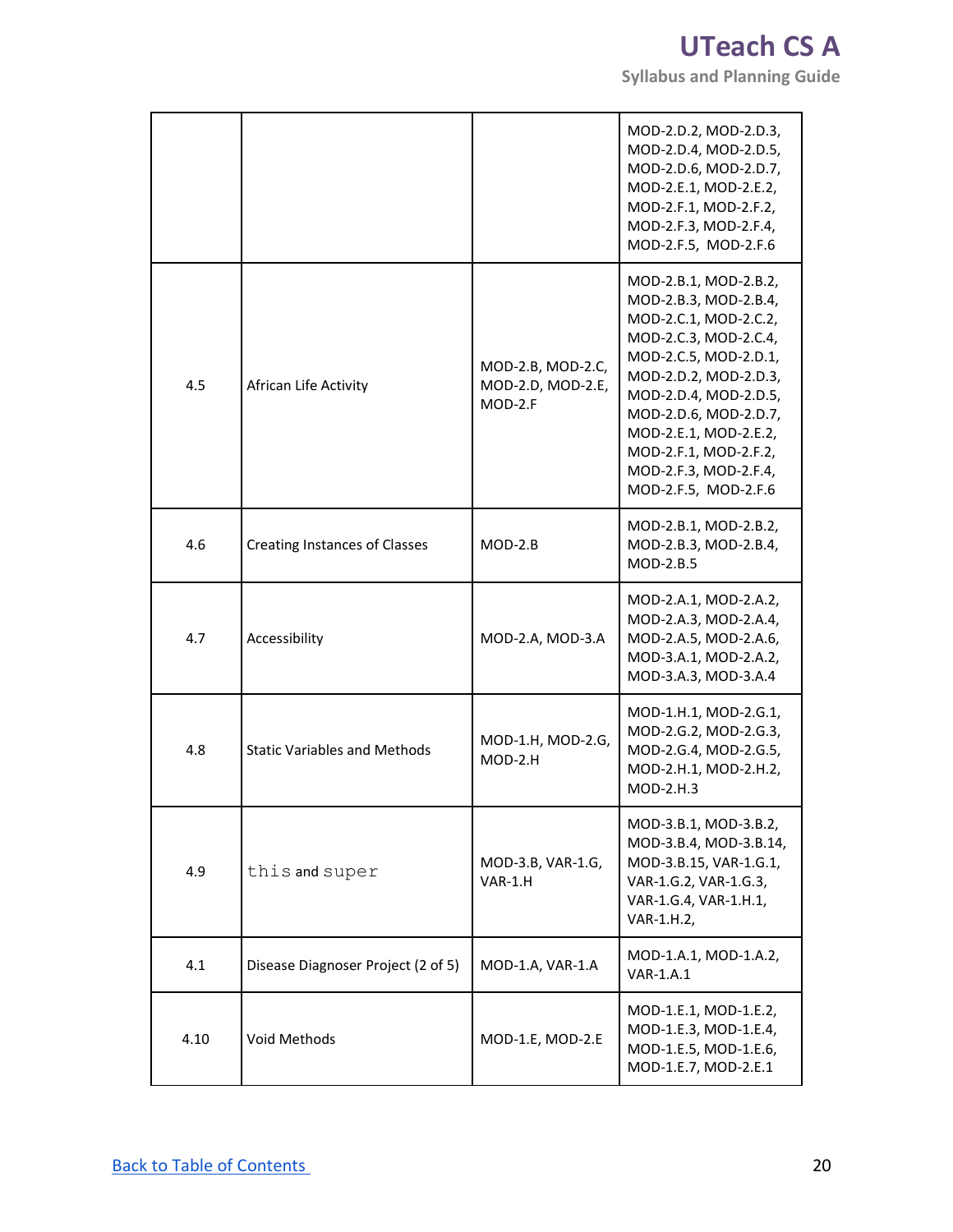## **UTeach CS A**

 **Syllabus and Planning Guide** 

| 4.11 | Non-void Methods                   | MOD.1.G, MOD-2.D,<br>$MOD-2.F$ | MOD-1.G.1, MOD-2.D.2,<br>MOD-2.D.3, MOD-2.D.4,<br>MOD-2.D.5, MOD-2.F.1,<br>MOD-2.F.2, MOD-2.F.3,<br>$MOD-2.F.4$ |
|------|------------------------------------|--------------------------------|-----------------------------------------------------------------------------------------------------------------|
| 4.1  | Disease Diagnoser Project (3 of 5) | MOD-1.A, VAR-1.A               | MOD-1.A.1, MOD-1.A.2,<br><b>VAR-1.A.1</b>                                                                       |
| 4.12 | <b>Overloaded Methods</b>          | MOD-1.C, MOD-1.F               | MOD-1.C.4, MOD-1.F.3                                                                                            |
| 4.1  | Disease Diagnoser Project (4 of 5) | MOD-1.A, VAR-1.A               | MOD-1.A.1, MOD-1.A.2,<br><b>VAR-1.A.1</b>                                                                       |
| 4.13 | Unit 4 Review                      | None                           | None                                                                                                            |
| 4.14 | Unit 4 Test                        | None                           | None                                                                                                            |
| 4.1  | Project Presentations (5 of 5)     | None                           | None                                                                                                            |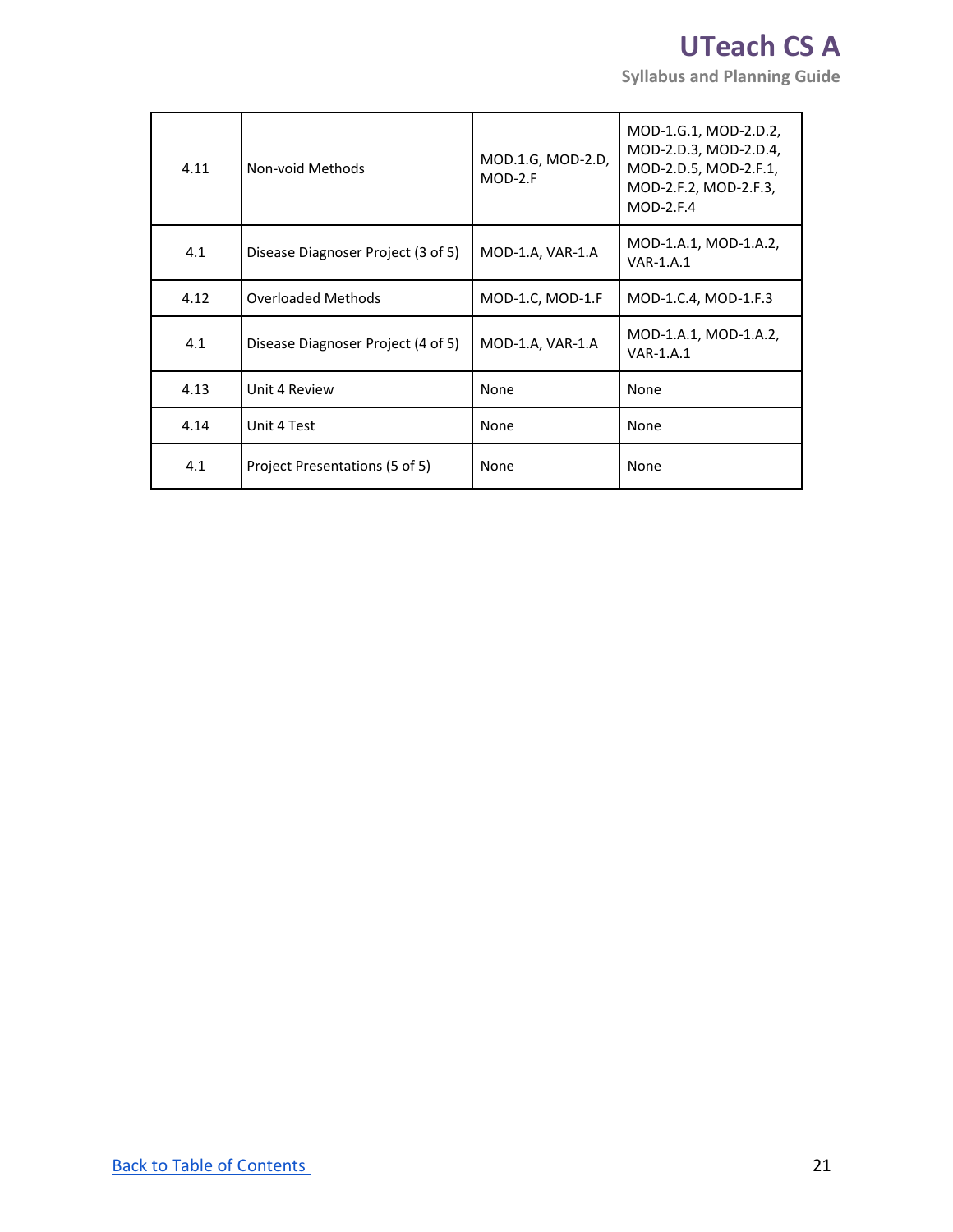## **Unit 5: Arrays, ArrayLists, and 2D Arrays**

 Unit 5 focuses on three different data structures used to store data in Java: the array, ArrayList, and 2D array. Arrays are static, one-dimensional data structures. ArrayList is a built-in Java class that stores data in a dynamic list, and 2D arrays store data in a two-dimensional structure like a table or spreadsheet. Topics include the syntax for creation and access and traversal methods for each data structure and the most common algorithms for processing data.

 The Big Ideas covered in this unit are Variables, Control, and Impact of Computing. These are the Enduring Understandings covered in this unit:

- • MOD-1: Some objects or concepts are so frequently represented that programmers can draw upon existing code that has already been tested, enabling them to write solutions more quickly and with a greater degree of confidence.
- • MOD 2: Programmers use code to represent a physical object or nonphysical concept, real or imagined, by defining a class based on the attributes and/or behaviors of the object or concept.
- • MOD-3: When multiple classes contain common attributes and behaviors, programmers create a new class containing the shared attributes and behaviors forming a hierarchy. Modifications made at the highest level of the hierarchy apply to the subclasses.
- • VAR-1: To find specific solutions to generalizable problems, programmers include variables in their code so that the same algorithm runs using different input values.
- • VAR-2: To manage large amounts of data or complex relationships in data, programmers write code that groups the data together into a single data structure without creating individual variables for each value.
- • CON-2: Programmers incorporate iteration and selection into code as a way of providing instructions for the computer to process each of the many possible input values.
- • IOC-1: While programs are typically designed to achieve a specific purpose, they may have unintended consequences.

These are the Computational Thinking Skills addressed:

- 1.B Determine code that would be used to complete code segments.
- 1.C Determine code that would be used to interact with completed program code.
- • 2.B Determine the result or output based on statement execution order in a code segment without method calls (other than output).
- • 2.C Determine the result or output based on the statement execution order in a code segment containing method calls.
- • 3.D Write program code to create, traverse, and manipulate elements in 1D array or ArrayList objects.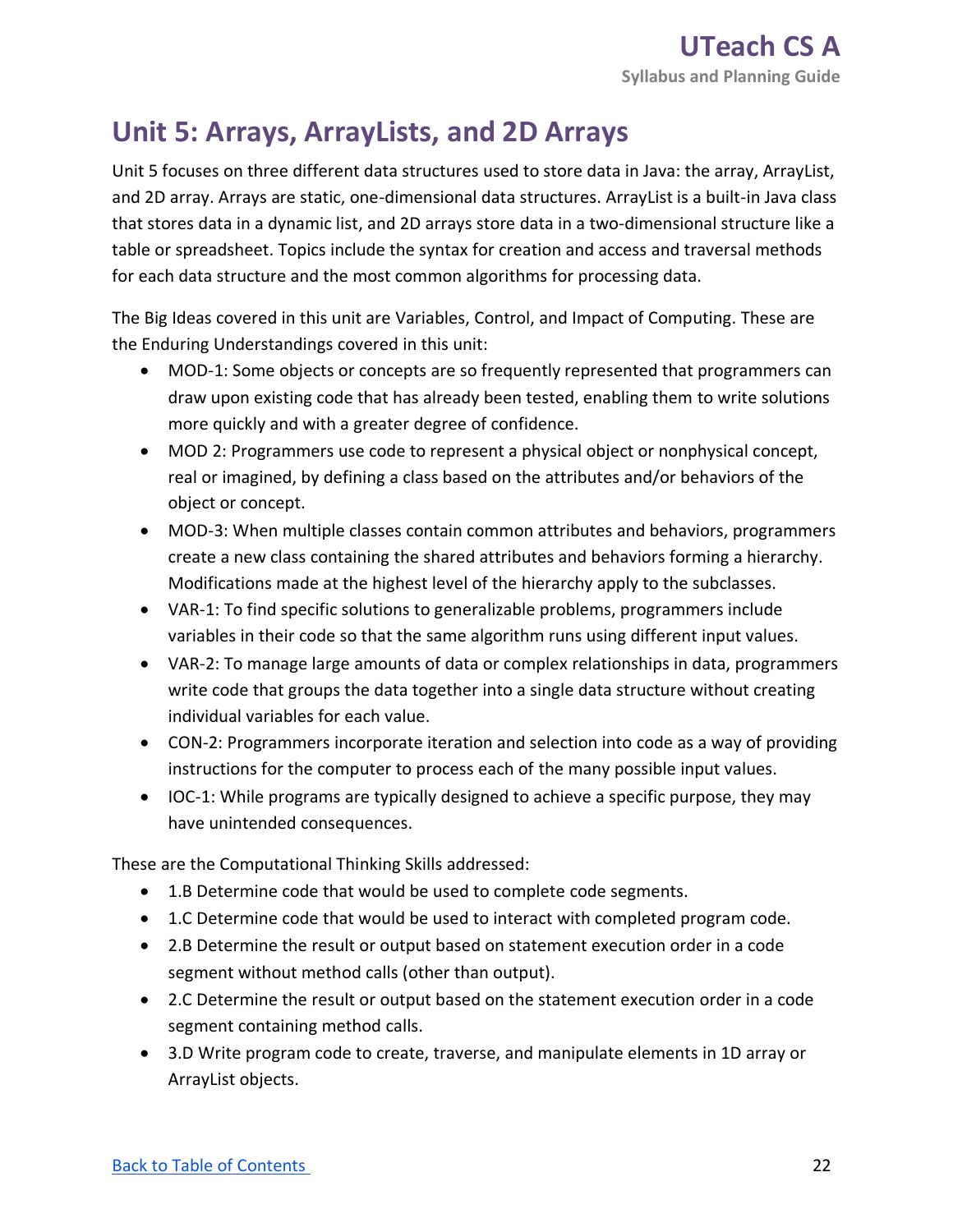- • 3.E Write program code to create, traverse, and manipulate elements in 2D array objects.
- 4.A Use test cases to find errors in program code.
- 4.B Identify errors in program code.
- 4.C Determine if two or more code segments yield equivalent results.
- • 5.D Describe the initial conditions that must be met for a program segment to work as intended or described.

## **Unit 5 Topics**

 Our Unit 5 covers the College Board Units 6, 7, and 8. Over the course of this unit and the unit project, the following topics will be covered, and teachers may use these in the AP Classroom to filter questions for formative and summative assessments:

- 6.1 Array Creation and Access
- 6.2 Traversing Arrays
- 6.3 Enhanced for Loop for Arrays
- 6.4 Developing Algorithms using Arrays
- 7.1 Introduction to ArrayList
- 7.2 ArrayList Methods
- 7.3 Traversing ArrayLists
- 7.4 Developing Algorithms using ArrayLists
- 7.7 Ethical Issues Around Data Collection
- 8.1 2D Arrays
- 8.2 Traversing 2D Arrays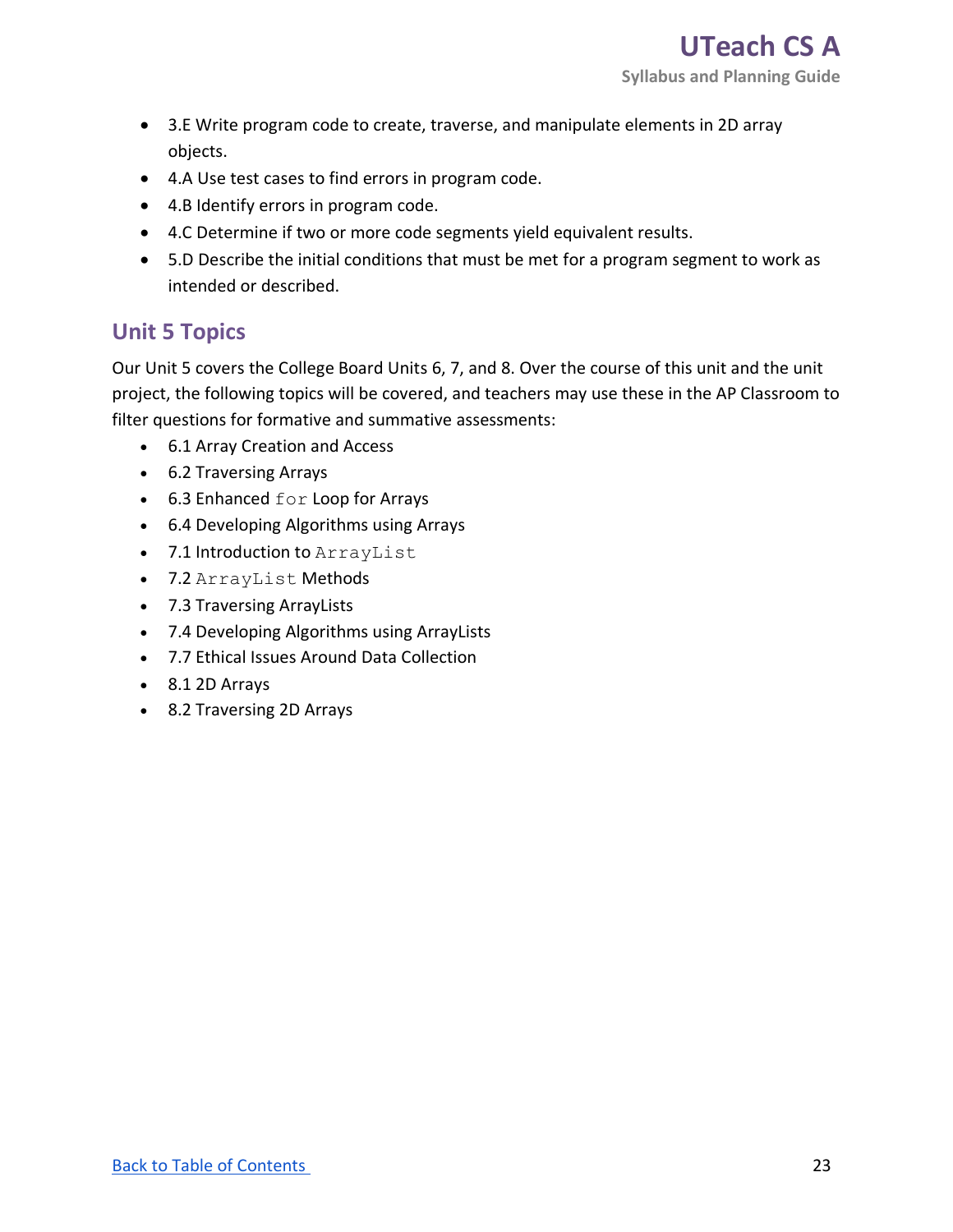## **Unit 5 Schedule (22 Days)**

| <b>Assignment</b><br># | <b>Topic</b>                          | <b>Learning Objectives</b>                                                                                                | <b>Essential Knowledge</b><br><b>Statements</b>                                                                                                                                                                                                                                                                                                                                                                                                                                                                                                                                            |
|------------------------|---------------------------------------|---------------------------------------------------------------------------------------------------------------------------|--------------------------------------------------------------------------------------------------------------------------------------------------------------------------------------------------------------------------------------------------------------------------------------------------------------------------------------------------------------------------------------------------------------------------------------------------------------------------------------------------------------------------------------------------------------------------------------------|
| 5.1                    | Air Quality Analyzer Project (1 of 6) | VAR-1.F, VAR-2.A,<br>VAR-2.B, VAR-2.C,<br>VAR-2.D, VAR-2.E,<br>VAR-2.F, VAR-2.G,<br>CON-2.D, CON-2.I,<br>CON-2.J, CON-2.N | VAR-1.F.1, VAR-1.F.2,<br>VAR-1.F.3, VAR-1.F.4,<br>VAR-1.F.5, VAR-1.F.6,<br>VAR-1.F.7, VAR-2.A.1,<br>VAR-2.A.2, VAR-2.A.3,<br>VAR-2.A.4, VAR-2.A.5,<br>VAR-2.A.6, VAR-2.A.7,<br>VAR-2.B.1, VAR-2.B.2,<br>VAR-2.B.3, VAR-2.C.1,<br>VAR-2.C.2, VAR-2.C.3,<br>VAR-2.C.4, VAR-2.D.1,<br>VAR-2.D.2, VAR-2.D.3,<br>VAR-2.D.4, VAR-2.D.5,<br>VAR-2.D.6, VAR-2.D.7,<br>VAR-2.E.1, VAR-2.E.2,<br>VAR-2.E.3, VAR-2.E.4,<br>VAR-2.F.1, VAR-2.F.2,<br>VAR-2.F.3, VAR-2.F.4,<br>VAR-2.F.5, VAR-2.G.1,<br>VAR-2.G.2, VAR-2.G.3,<br>CON-2.D.2, CON-2.I.1,<br>CON-2.1.2, CON-2.J.1,<br>CON-2.J.2, CON-2.N.2 |
| 5.2                    | <b>Array Creation and Access</b>      | IOC-1.B, VAR-2.A                                                                                                          | IOC-1.B.1, IOC-1.B.2,<br>VAR-2.A.1, VAR-2.A.2,<br>VAR-2.A.3, VAR-2.A.4,<br>VAR-2.A.5, VAR-2.A.6,<br><b>VAR-2.A.7</b>                                                                                                                                                                                                                                                                                                                                                                                                                                                                       |
| 5.3                    | Managing People as Data               | IOC-1.B, VAR-2.A                                                                                                          | IOC-1.B.1, IOC-1.B.2,<br>VAR-2.A.1, VAR-2.A.2,<br>VAR-2.A.3, VAR-2.A.4,<br>VAR-2.A.5, VAR-2.A.6,<br><b>VAR-2.A.7</b>                                                                                                                                                                                                                                                                                                                                                                                                                                                                       |
| 5.4                    | <b>Traversing Arrays</b>              | $VAR-2.B$                                                                                                                 | VAR-2.B.1, VAR-2.B.2,<br>VAR-2.B.3                                                                                                                                                                                                                                                                                                                                                                                                                                                                                                                                                         |
| 5.5                    | <b>Enhanced For Loop for Arrays</b>   | VAR-2.C                                                                                                                   | VAR-2.C.1, VAR-2.C.2,<br>VAR-2.C.3, VAR-2.C.4                                                                                                                                                                                                                                                                                                                                                                                                                                                                                                                                              |
| 5.6                    | Developing Algorithms Using Arrays    | $CON-2.1$                                                                                                                 | CON-2.1.1, CON-2.1.2                                                                                                                                                                                                                                                                                                                                                                                                                                                                                                                                                                       |
| 5.1                    | Air Quality Analyzer Project (2 of 6) | VAR-1.F, VAR-2.A,<br>VAR-2.B, VAR-2.C,                                                                                    | VAR-1.F.1, VAR-1.F.2,<br>VAR-1.F.3, VAR-1.F.4,                                                                                                                                                                                                                                                                                                                                                                                                                                                                                                                                             |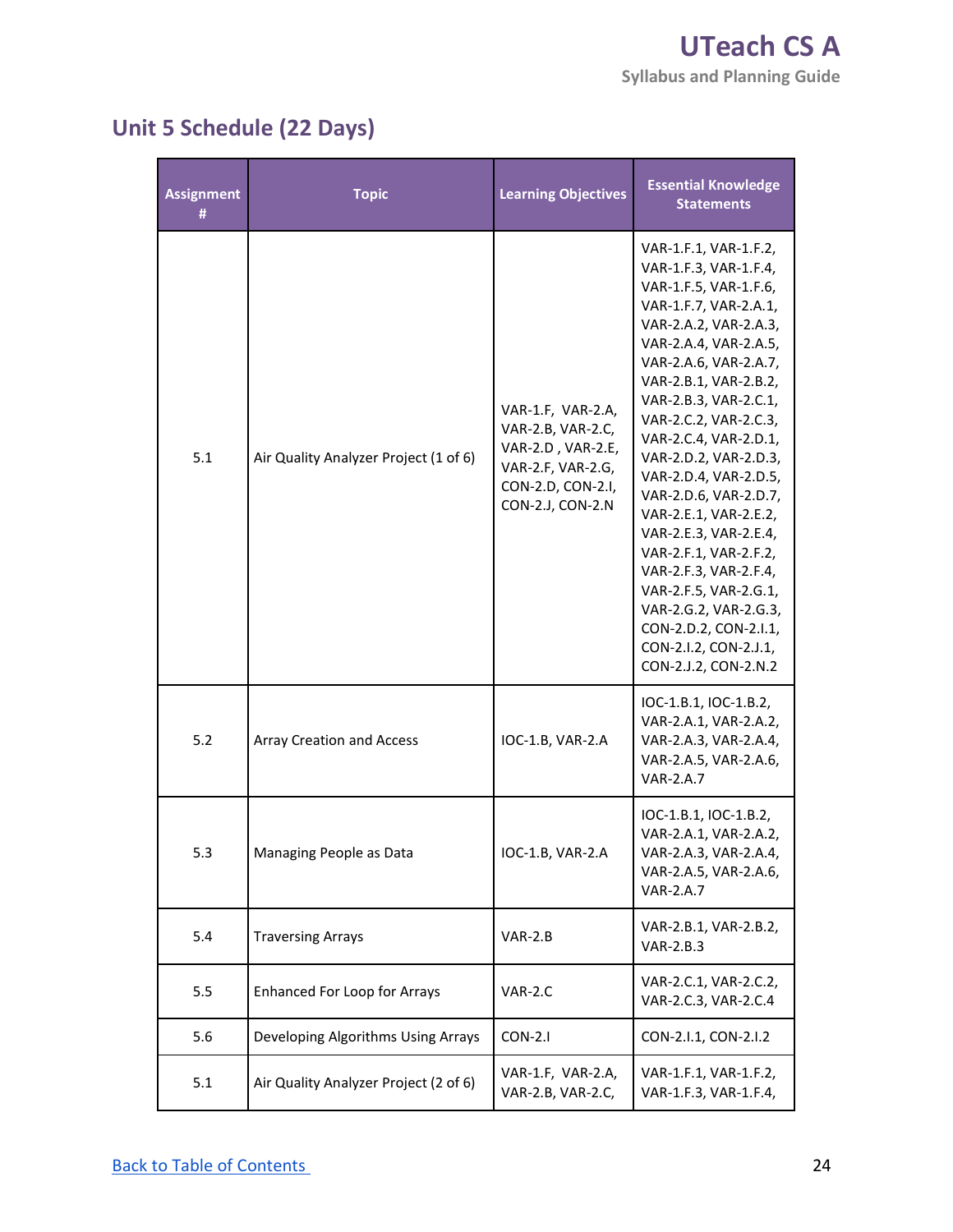## **UTeach CS A**

 **Syllabus and Planning Guide** 

|      |                                           | VAR-2.D, VAR-2.E,<br>VAR-2.F, VAR-2.G,<br>CON-2.D, CON-2.I,<br>CON-2.J, CON-2.N                                           | VAR-1.F.5, VAR-1.F.6,<br>VAR-1.F.7, VAR-2.A.1,<br>VAR-2.A.2, VAR-2.A.3,<br>VAR-2.A.4, VAR-2.A.5,<br>VAR-2.A.6, VAR-2.A.7,<br>VAR-2.B.1, VAR-2.B.2,<br>VAR-2.B.3, VAR-2.C.1,<br>VAR-2.C.2, VAR-2.C.3,<br>VAR-2.C.4, VAR-2.D.1,<br>VAR-2.D.2, VAR-2.D.3,<br>VAR-2.D.4, VAR-2.D.5,<br>VAR-2.D.6, VAR-2.D.7,<br>VAR-2.E.1, VAR-2.E.2,<br>VAR-2.E.3, VAR-2.E.4,<br>VAR-2.F.1, VAR-2.F.2,<br>VAR-2.F.3, VAR-2.F.4,<br>VAR-2.F.5, VAR-2.G.1,<br>VAR-2.G.2, VAR-2.G.3,<br>CON-2.D.2, CON-2.I.1,<br>CON-2.1.2, CON-2.J.1,<br>CON-2.J.2, CON-2.N.2 |
|------|-------------------------------------------|---------------------------------------------------------------------------------------------------------------------------|------------------------------------------------------------------------------------------------------------------------------------------------------------------------------------------------------------------------------------------------------------------------------------------------------------------------------------------------------------------------------------------------------------------------------------------------------------------------------------------------------------------------------------------|
| 5.7  | Introduction to ArrayList                 | VAR-2.D                                                                                                                   | VAR-2.D.1, VAR-2.D.2,<br>VAR-2.D.3, VAR-2.D.4,<br><b>VAR-2.D.5</b>                                                                                                                                                                                                                                                                                                                                                                                                                                                                       |
| 5.8  | <b>ArrayList Methods</b>                  | VAR-2.D                                                                                                                   | VAR-2.D.6, VAR-2.D.7                                                                                                                                                                                                                                                                                                                                                                                                                                                                                                                     |
| 5.9  | Wrapper Classes: Integer and<br>Double    | $VAR-1.F$                                                                                                                 | VAR-1.F.1, VAR-1.F.2,<br>VAR-1.F.3, VAR-1.F.4,<br>VAR-1.F.5, VAR-1.F.6,<br><b>VAR-1.F.7</b>                                                                                                                                                                                                                                                                                                                                                                                                                                              |
| 5.10 | <b>Traversing ArrayLists</b>              | $VAR-2.E$                                                                                                                 | VAR-2.E.1, VAR-2.E.2,<br>VAR-2.E.3, VAR-2.E.4                                                                                                                                                                                                                                                                                                                                                                                                                                                                                            |
| 5.11 | Developing Algorithms Using<br>ArrayLists | $CON-2.J$                                                                                                                 | CON-2.J.1, CON-2.J.2                                                                                                                                                                                                                                                                                                                                                                                                                                                                                                                     |
| 5.1  | Air Quality Analyzer Project (3 of 6)     | VAR-1.F, VAR-2.A,<br>VAR-2.B, VAR-2.C,<br>VAR-2.D, VAR-2.E,<br>VAR-2.F, VAR-2.G,<br>CON-2.D, CON-2.I,<br>CON-2.J, CON-2.N | VAR-1.F.1, VAR-1.F.2,<br>VAR-1.F.3, VAR-1.F.4,<br>VAR-1.F.5, VAR-1.F.6,<br>VAR-1.F.7, VAR-2.A.1,<br>VAR-2.A.2, VAR-2.A.3,<br>VAR-2.A.4, VAR-2.A.5,<br>VAR-2.A.6, VAR-2.A.7,<br>VAR-2.B.1, VAR-2.B.2,<br>VAR-2.B.3, VAR-2.C.1,<br>VAR-2.C.2, VAR-2.C.3,<br>VAR-2.C.4, VAR-2.D.1,<br>VAR-2.D.2, VAR-2.D.3,<br>VAR-2.D.4, VAR-2.D.5,                                                                                                                                                                                                        |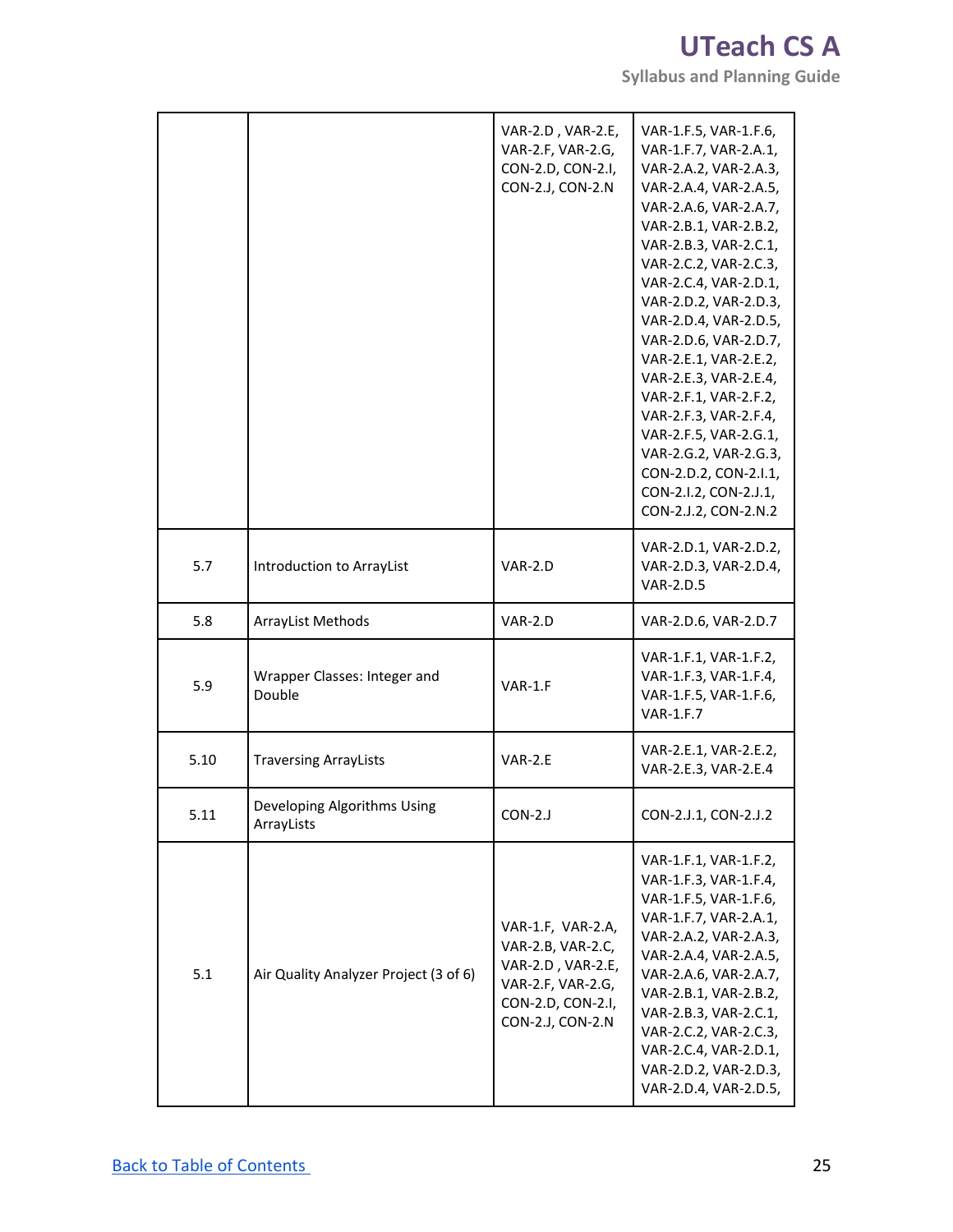**UTeach CS A** 

 **Syllabus and Planning Guide** 

|      |                                            |                                                                                                                           | VAR-2.D.6, VAR-2.D.7,<br>VAR-2.E.1, VAR-2.E.2,<br>VAR-2.E.3, VAR-2.E.4,<br>VAR-2.F.1, VAR-2.F.2,<br>VAR-2.F.3, VAR-2.F.4,<br>VAR-2.F.5, VAR-2.G.1,<br>VAR-2.G.2, VAR-2.G.3,<br>CON-2.D.2, CON-2.I.1,<br>CON-2.1.2, CON-2.J.1,<br>CON-2.J.2, CON-2.N.2                                                                                                                                                                                                                                                                                                                                      |
|------|--------------------------------------------|---------------------------------------------------------------------------------------------------------------------------|--------------------------------------------------------------------------------------------------------------------------------------------------------------------------------------------------------------------------------------------------------------------------------------------------------------------------------------------------------------------------------------------------------------------------------------------------------------------------------------------------------------------------------------------------------------------------------------------|
| 5.12 | 2D Arrays                                  | VAR-2.F, VAR-2.G,<br>$CON-2.N$                                                                                            | VAR-2.F.1, VAR-2.F.2,<br>VAR-2.F.3, VAR-2.F.4,<br>VAR-2.F.5, VAR-2.G.1,<br>VAR-2.G.2, VAR-2.G.3,<br>CON-2.N.2                                                                                                                                                                                                                                                                                                                                                                                                                                                                              |
| 5.13 | Developing Algorithms Using 2D<br>Arrays   | VAR-2.F, VAR-2.G,<br>$CON-2.N$                                                                                            | VAR-2.F.1, VAR-2.F.2,<br>VAR-2.F.3, VAR-2.F.4,<br>VAR-2.F.5, VAR-2.G.1,<br>VAR-2.G.2, VAR-2.G.3,<br>CON-2.N.2                                                                                                                                                                                                                                                                                                                                                                                                                                                                              |
| 5.1  | Air Quality Analyzer Project (4-5 of<br>6) | VAR-1.F, VAR-2.A,<br>VAR-2.B, VAR-2.C,<br>VAR-2.D, VAR-2.E,<br>VAR-2.F, VAR-2.G,<br>CON-2.D, CON-2.I,<br>CON-2.J, CON-2.N | VAR-1.F.1, VAR-1.F.2,<br>VAR-1.F.3, VAR-1.F.4,<br>VAR-1.F.5, VAR-1.F.6,<br>VAR-1.F.7, VAR-2.A.1,<br>VAR-2.A.2, VAR-2.A.3,<br>VAR-2.A.4, VAR-2.A.5,<br>VAR-2.A.6, VAR-2.A.7,<br>VAR-2.B.1, VAR-2.B.2,<br>VAR-2.B.3, VAR-2.C.1,<br>VAR-2.C.2, VAR-2.C.3,<br>VAR-2.C.4, VAR-2.D.1,<br>VAR-2.D.2, VAR-2.D.3,<br>VAR-2.D.4, VAR-2.D.5,<br>VAR-2.D.6, VAR-2.D.7,<br>VAR-2.E.1, VAR-2.E.2,<br>VAR-2.E.3, VAR-2.E.4,<br>VAR-2.F.1, VAR-2.F.2,<br>VAR-2.F.3, VAR-2.F.4,<br>VAR-2.F.5, VAR-2.G.1,<br>VAR-2.G.2, VAR-2.G.3,<br>CON-2.D.2, CON-2.I.1,<br>CON-2.1.2, CON-2.J.1,<br>CON-2.J.2, CON-2.N.2 |
| 5.14 | Unit 5 Review                              | None                                                                                                                      | None                                                                                                                                                                                                                                                                                                                                                                                                                                                                                                                                                                                       |
| 5.15 | Unit 5 Test                                | None                                                                                                                      | None                                                                                                                                                                                                                                                                                                                                                                                                                                                                                                                                                                                       |
| 5.1  | Project Presentations (6 of 6)             | None                                                                                                                      | None                                                                                                                                                                                                                                                                                                                                                                                                                                                                                                                                                                                       |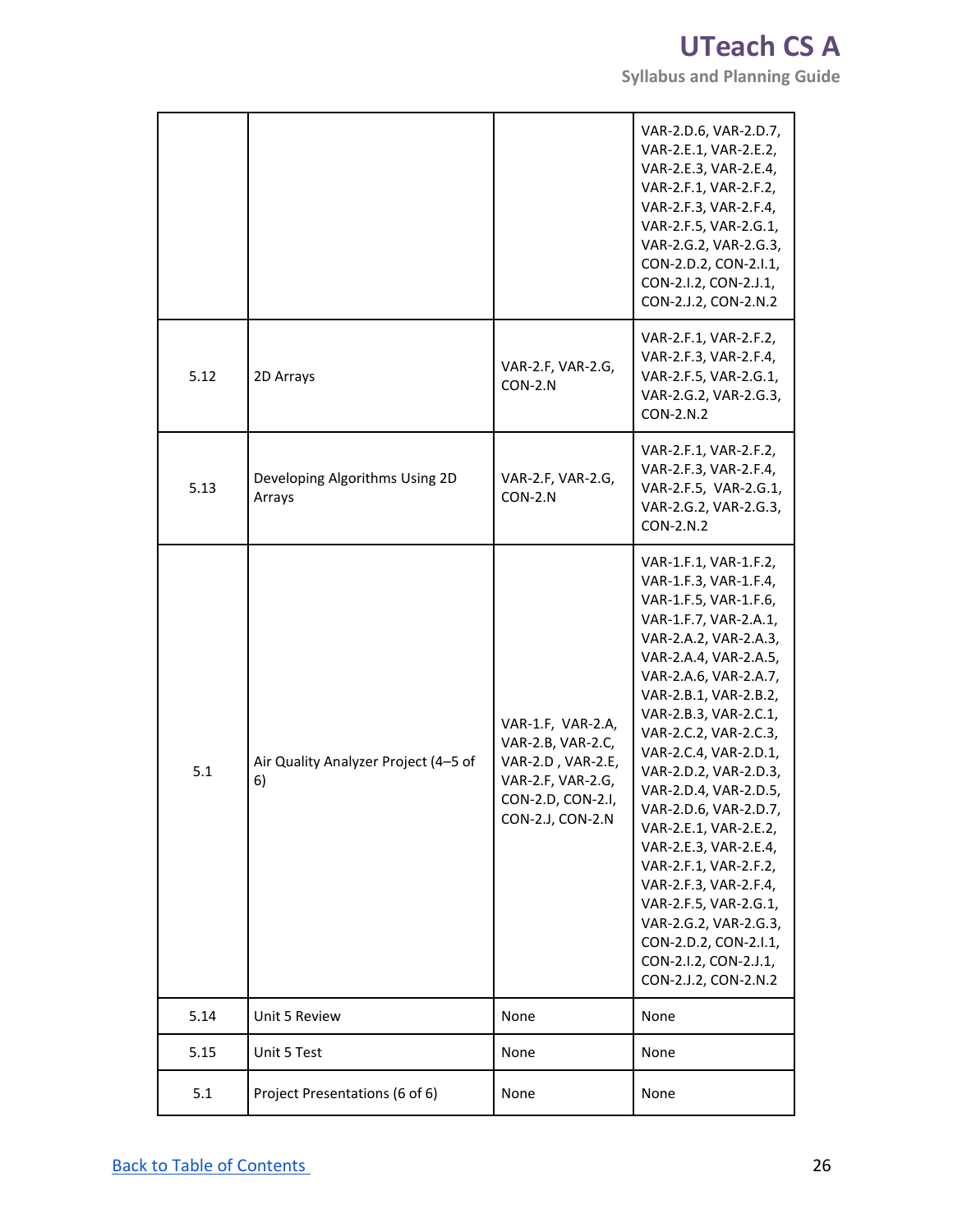## **Unit 6: Inheritance**

 Unit 6 takes a comprehensive look at two relationships between classes in Java: inheritance and composition. Class interaction is a fundamental concept of OOP — building a new class from an existing class or using features of one class in another class leads to reliability and reliability is the main goal of OOP. Topics covered in depth are superclasses and subclasses, constructors of the subclasses, overriding methods, composition, the Object class, and polymorphism.

 The Big Idea covered in this unit is Modularity. These are the Enduring Understandings covered in this unit:

- • MOD 2: Programmers use code to represent a physical object or nonphysical concept, real or imagined, by defining a class based on the attributes and/or behaviors of the object or concept.
- • MOD-3: When multiple classes contain common attributes and behaviors, programmers create a new class containing the shared attributes and behaviors forming a hierarchy. Modifications made at the highest level of the hierarchy apply to the subclasses.

These are the Computational Thinking Skills addressed:

- 1.A Determine an appropriate program design to solve a problem or accomplish a task.
- 1.C Determine code that would be used to interact with completed program code.
- 3.A Write program code to create objects of a class and call methods.
- 3.B Write program code to define a new type by creating a class.
- 5.A Describe the behavior of a given segment of program code.
- 5.B Explain why a code segment will not compile or work as intended.
- • 5.D Describe the initial conditions that must be met for a program segment to work as intended or described.

## **Unit 6 Topics**

 Our Unit 6 covers the College Board Unit 9. Over the course of this unit and the unit project, the following topics will be covered, and teachers may use these in the AP Classroom to filter questions for formative and summative assessments:

- 9.1 Creating Superclasses and Subclasses
- 9.2 Writing Constructors for Subclasses
- 9.3 Overriding Methods
- 9.4 super Keyword
- 9.5 Creating References using Inheritance Hierarchies
- 9.6 Polymorphism
- 9.7 Object Superclass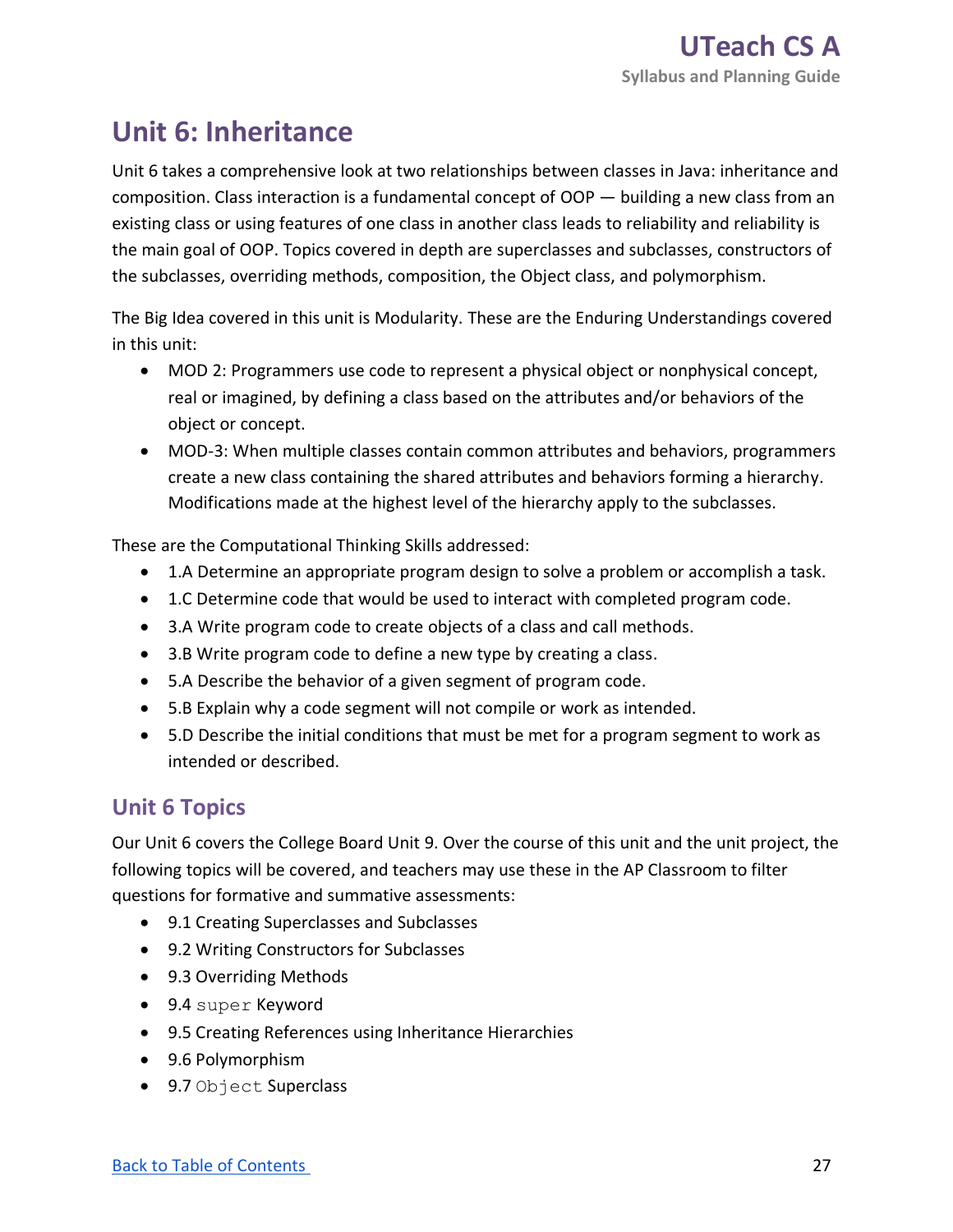## **Unit 6 Schedule (19 Days)**

| <b>Assignment</b><br># | <b>Topic</b>                            | <b>Learning Objectives</b>            | <b>Essential Knowledge</b><br><b>Statements</b>                                                                                                                                                                                                                                                               |
|------------------------|-----------------------------------------|---------------------------------------|---------------------------------------------------------------------------------------------------------------------------------------------------------------------------------------------------------------------------------------------------------------------------------------------------------------|
| 6.1                    | Hospital Locator Project (1 of 6)       | MOD-3.B, MOD-3.C,<br>MOD-3.D, MOD-3.E | MOD-3.B.1, MOD-3.B.2,<br>MOD-3.B.3, MOD-3.B.4,<br>MOD-3.B.5, MOD-3.B.6,<br>MOD-3.B.7, MOD-3.B.8,<br>MOD-3.B.9, MOD-3.B.10,<br>MOD-3.B.11, MOD-3.B.12,<br>MOD-3.B.13, MOD-3.B.14,<br>MOD-3.B.15, MOD-3.C.1,<br>MOD-3.C.2, MOD-3.C.3,<br>MOD-3.C.4, MOD-3.D.1,<br>MOD-3.D.2, MOD-3.D.3,<br>MOD-3.E.3, MOD-3.E.4 |
| 6.2                    | <b>Class Hierarchies</b>                | MOD-3.B, MOD-3.E                      | MOD-3.B.1, MOD-3.B.2,<br>MOD-3.E.3, MOD-3.E.4                                                                                                                                                                                                                                                                 |
| 6.3                    | Warriors & Wizards Coding<br>Assignment | MOD-3.B, MOD-3.E                      | MOD-3.B.1, MOD-3.B.2,<br>MOD-3.E.3, MOD-3.E.4                                                                                                                                                                                                                                                                 |
| 6.4                    | <b>Extending Classes</b>                | $MOD-3.B$                             | MOD-3.B.1, MOD-3.B.2,<br>MOD-3.B.4, MOD-3.B.11,<br>MOD-3.B.12, MOD-3.B.13                                                                                                                                                                                                                                     |
| 6.5                    | The "is-a" Inheritance<br>Relationship  | $MOD-3.B$                             | $MOD-3.B.3$                                                                                                                                                                                                                                                                                                   |
| 6.6                    | The "has-a" Composition<br>Relationship | $MOD-2.B$                             | $MOD-2.B.1$                                                                                                                                                                                                                                                                                                   |
| 6.7                    | <b>Overriding Methods</b>               | $MOD-3.B$                             | MOD-3.B.10, MOD-3.B.11,<br>MOD-3.B.12, MOD-3.B.13,<br>MOD-3.B.14, MOD-3.B.15                                                                                                                                                                                                                                  |
| 6.1                    | Hospital Locator Project (2 of 6)       | MOD-3.B, MOD-3.C,<br>MOD-3.D, MOD-3.E | MOD-3.B.1, MOD-3.B.2,<br>MOD-3.B.3, MOD-3.B.4,<br>MOD-3.B.5, MOD-3.B.6,<br>MOD-3.B.7, MOD-3.B.8,<br>MOD-3.B.9, MOD-3.B.10,<br>MOD-3.B.11, MOD-3.B.12,<br>MOD-3.B.13, MOD-3.B.14,<br>MOD-3.B.15, MOD-3.C.1,<br>MOD-3.C.2, MOD-3.C.3,<br>MOD-3.C.4, MOD-3.D.1,<br>MOD-3.D.2, MOD-3.D.3,<br>MOD-3.E.3, MOD-3.E.4 |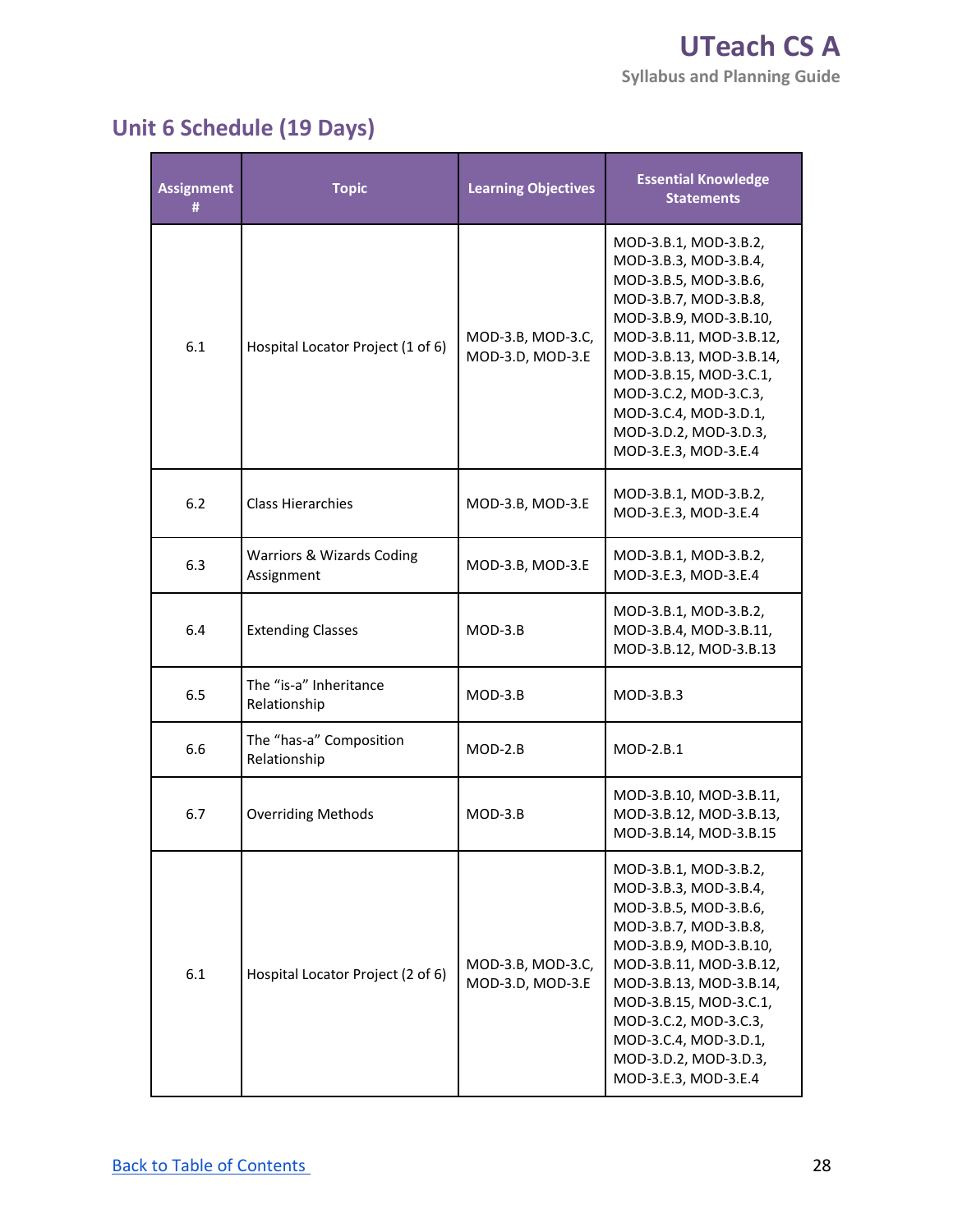**Syllabus and Planning Guide** 

| 6.8  | Writing Constructors for<br>Subclasses   | $MOD-3.B$                             | MOD-3.B.5, MOD-3.B.6,<br>MOD-3.B.7, MOD-3.B.8,<br>MOD-3.B.9, MOD-3.B.14,<br>MOD-3.B.15                                                                                                                                                                                                                        |
|------|------------------------------------------|---------------------------------------|---------------------------------------------------------------------------------------------------------------------------------------------------------------------------------------------------------------------------------------------------------------------------------------------------------------|
| 6.9  | Creating Buildings with Java             | $MOD-3.B$                             | MOD-3.B.5, MOD-3.B.6,<br>MOD-3.B.7, MOD-3.B.8,<br>MOD-3.B.9, MOD-3.B.14,<br>MOD-3.B.15                                                                                                                                                                                                                        |
| 6.10 | Declaring Objects of Parent<br>Type      | MOD-3.C                               | MOD-3.C.1, MOD-3.C.2,<br>MOD-3.C.3, MOD-3.C.4                                                                                                                                                                                                                                                                 |
| 6.1  | Hospital Locator Project (3 of 6)        | MOD-3.B, MOD-3.C,<br>MOD-3.D, MOD-3.E | MOD-3.B.1, MOD-3.B.2,<br>MOD-3.B.3, MOD-3.B.4,<br>MOD-3.B.5, MOD-3.B.6,<br>MOD-3.B.7, MOD-3.B.8,<br>MOD-3.B.9, MOD-3.B.10,<br>MOD-3.B.11, MOD-3.B.12,<br>MOD-3.B.13, MOD-3.B.14,<br>MOD-3.B.15, MOD-3.C.1,<br>MOD-3.C.2, MOD-3.C.3,<br>MOD-3.C.4, MOD-3.D.1,<br>MOD-3.D.2, MOD-3.D.3,<br>MOD-3.E.3, MOD-3.E.4 |
| 6.11 | Polymorphism                             | MOD-3.D                               | MOD-3.D.1, MOD-3.D.2,<br>MOD-3.D.3                                                                                                                                                                                                                                                                            |
| 6.1  | Hospital Locator Project (4 & 5<br>of 6) | MOD-3.B, MOD-3.C,<br>MOD-3.D, MOD-3.E | MOD-3.B.1, MOD-3.B.2,<br>MOD-3.B.3, MOD-3.B.4,<br>MOD-3.B.5, MOD-3.B.6,<br>MOD-3.B.7, MOD-3.B.8,<br>MOD-3.B.9, MOD-3.B.10,<br>MOD-3.B.11, MOD-3.B.12,<br>MOD-3.B.13, MOD-3.B.14,<br>MOD-3.B.15, MOD-3.C.1,<br>MOD-3.C.2, MOD-3.C.3,<br>MOD-3.C.4, MOD-3.D.1,<br>MOD-3.D.2, MOD-3.D.3,<br>MOD-3.E.3, MOD-3.E.4 |
| 6.12 | Unit 6 Review                            | None                                  | None                                                                                                                                                                                                                                                                                                          |
| 6.13 | Unit 6 Test                              | None                                  | None                                                                                                                                                                                                                                                                                                          |
| 6.1  | Project Presentations (6 of 6)           | None                                  | None                                                                                                                                                                                                                                                                                                          |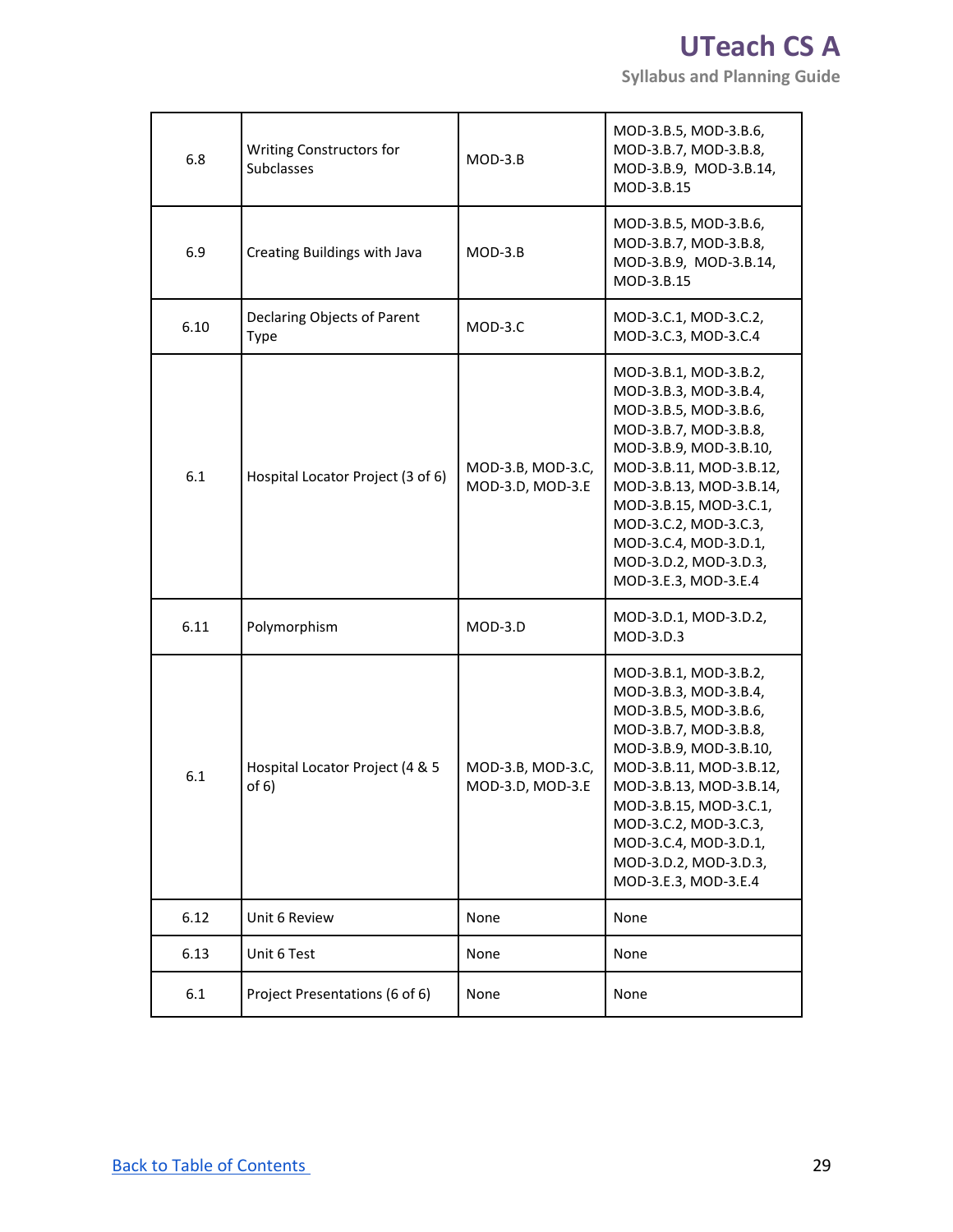## **Unit 7: Searching, Sorting, and Recursion**

 Unit 7 covers different search algorithms, the selection sort and insertion sort, Big O, recursion, recursive search and sort algorithms.

 The Big Idea of Control is covered in Unit 7. These are the Enduring Understandings covered in this unit:

 • CON 2: Programmers incorporate iteration and selection into code as a way of providing instructions for the computer to process each of the many possible input values.

These are the Computational Thinking Skills addressed:

- 1.B Determine code that would be used to complete code segments.
- • 2.C Determine the result or output based on the statement execution order in a code segment containing method calls.
- 2.D Determine the number of times a code segment will execute.
- • 3.D Write program code to create, traverse and manipulate elements in 1D array or ArrayList objects.
- 5.A Describe the behavior of a given segment of program code.
- 5.C Explain how the result of program code changes, given a change of the initial code.

## **Unit 7 Topics**

 Our Unit 7 covers the College Board Unit 10 and the searching and sorting topics from Unit 7. Over the course of this unit and the unit project, the following topics will be covered, and teachers may use these in the AP Classroom to filter questions for formative and summative assessments:

- 7.5 Searching
- 7.6 Sorting
- 10.1 Recursion
- 10.2 Recursive Searching and Sorting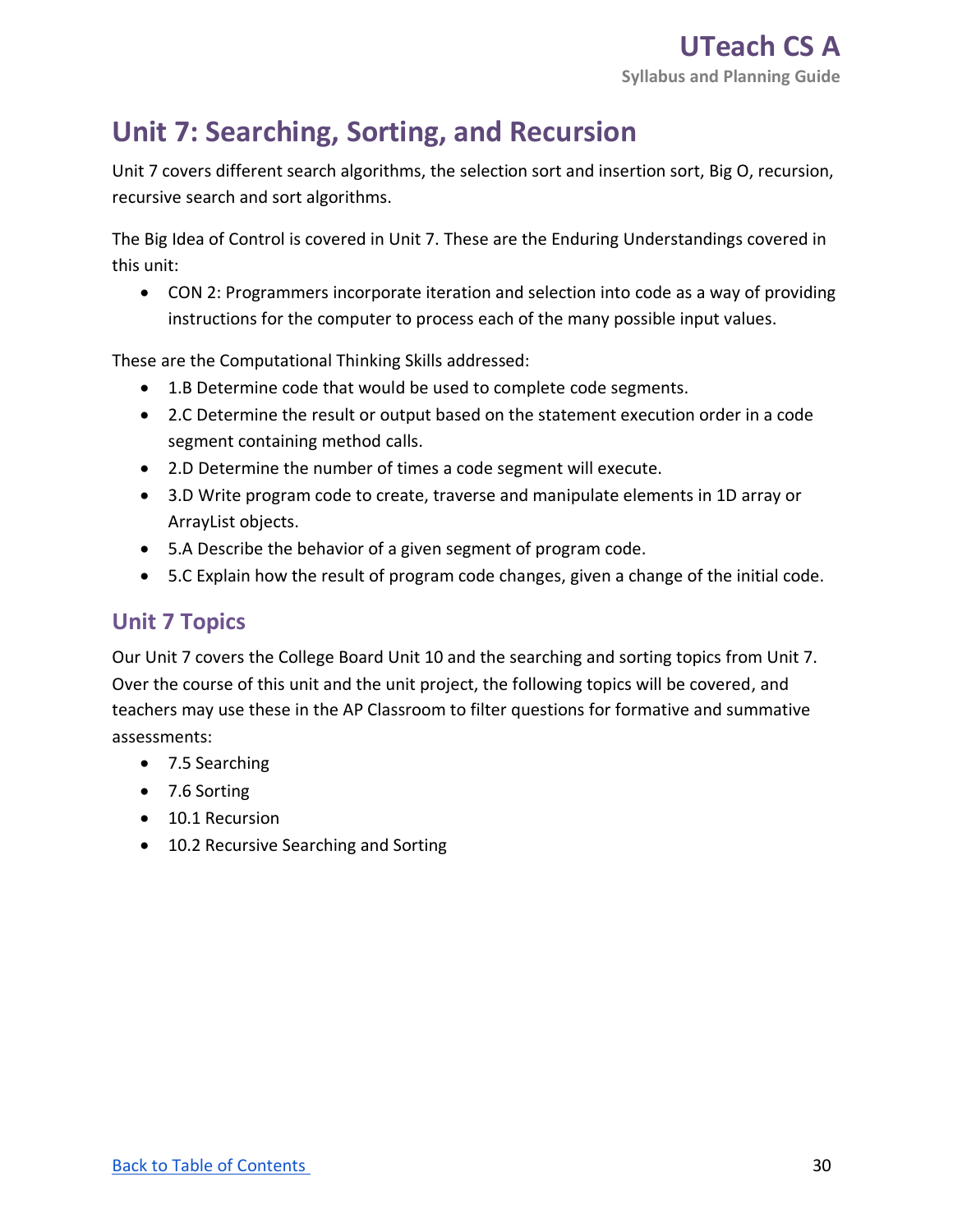## **Unit 7 Schedule (20 Days)**

| <b>Assignment</b><br># | <b>Topic</b>                              | <b>Learning</b><br><b>Objectives</b>  | <b>Essential Knowledge</b><br><b>Statement</b>                                       |
|------------------------|-------------------------------------------|---------------------------------------|--------------------------------------------------------------------------------------|
| 7.1                    | Data Decoder Project (1 of 6)             | CON-2.H, CON-2.K,<br>CON-2.L, CON-2.M | CON-2.H.1, CON-2.K.1,<br>CON-2.K.2, CON-2.L.1,<br>CON-2.M.1                          |
| 7.2                    | Sequential and Iterative Binary<br>Search | CON-2.K, CON-2.N,<br>$CON-2.P$        | CON-2.K.1, CON-2.K.2,<br>CON-2.N.1, CON-2.P.1,<br>COM-2.P.2, CON-2.P.3,<br>CON-2.P.4 |
| 7.3                    | Selection Sort                            |                                       |                                                                                      |
| 7.4                    | <b>Insertion Sort</b>                     | CON-2.L, CON-2.M                      | CON-2.L.1, CON-2.M.1                                                                 |
| 7.5                    | Create Your Own Sort                      |                                       |                                                                                      |
| 7.1                    | Data Decoder Project (2-3 of<br>6)        | CON-2.H, CON-2.K,<br>CON-2.L, CON-2.M | CON-2.H.1, CON-2.K.1,<br>CON-2.K.2, CON-2.L.1,<br>CON-2.M.1                          |
| 7.6                    | Compare Big O Informally                  | CON-2.H, CON-2.M                      | CON-2.H.1, CON-2.M.1                                                                 |
| 7.1                    | Data Decoder Project (4 of 6)             | CON-2.H, CON-2.K,<br>CON-2.L, CON-2.M | CON-2.H.1, CON-2.K.1,<br>CON-2.K.2, CON-2.L.1,<br>CON-2.M.1                          |
| 7.7                    | <b>Recursion Defined</b>                  |                                       |                                                                                      |
| 7.8                    | <b>Recursive Methods</b>                  | <b>CON-2.0</b>                        | CON-2.0.1, CON-2.0.2,<br>CON-2.0.3, CON-2.0.4,                                       |
| 7.9                    | <b>Recursive Traversal Methods</b>        |                                       | CON-2.0.5, CON-2.0.6                                                                 |
| 7.10                   | <b>Binary Search</b>                      | CON-2.P                               | CON-2.P.1, CON-2.P.2,<br>CON-2.P.3, CON-2.P.4                                        |
| 7.11                   | Merge Sort                                | $CON-2.Q$                             | CON-2.Q.1                                                                            |
| 7.1                    | Data Decoder Project (5 of 6)             | CON-2.H, CON-2.K,<br>CON-2.L, CON-2.M | CON-2.H.1, CON-2.K.1,<br>CON-2.K.2, CON-2.L.1,<br>CON-2.M.1                          |
| 7.12                   | Unit 7 Review                             | None                                  | None                                                                                 |
| 7.13                   | Unit 7 Test                               | None                                  | None                                                                                 |
| 7.1                    | Project Presentations (6 of 6)            | None                                  | None                                                                                 |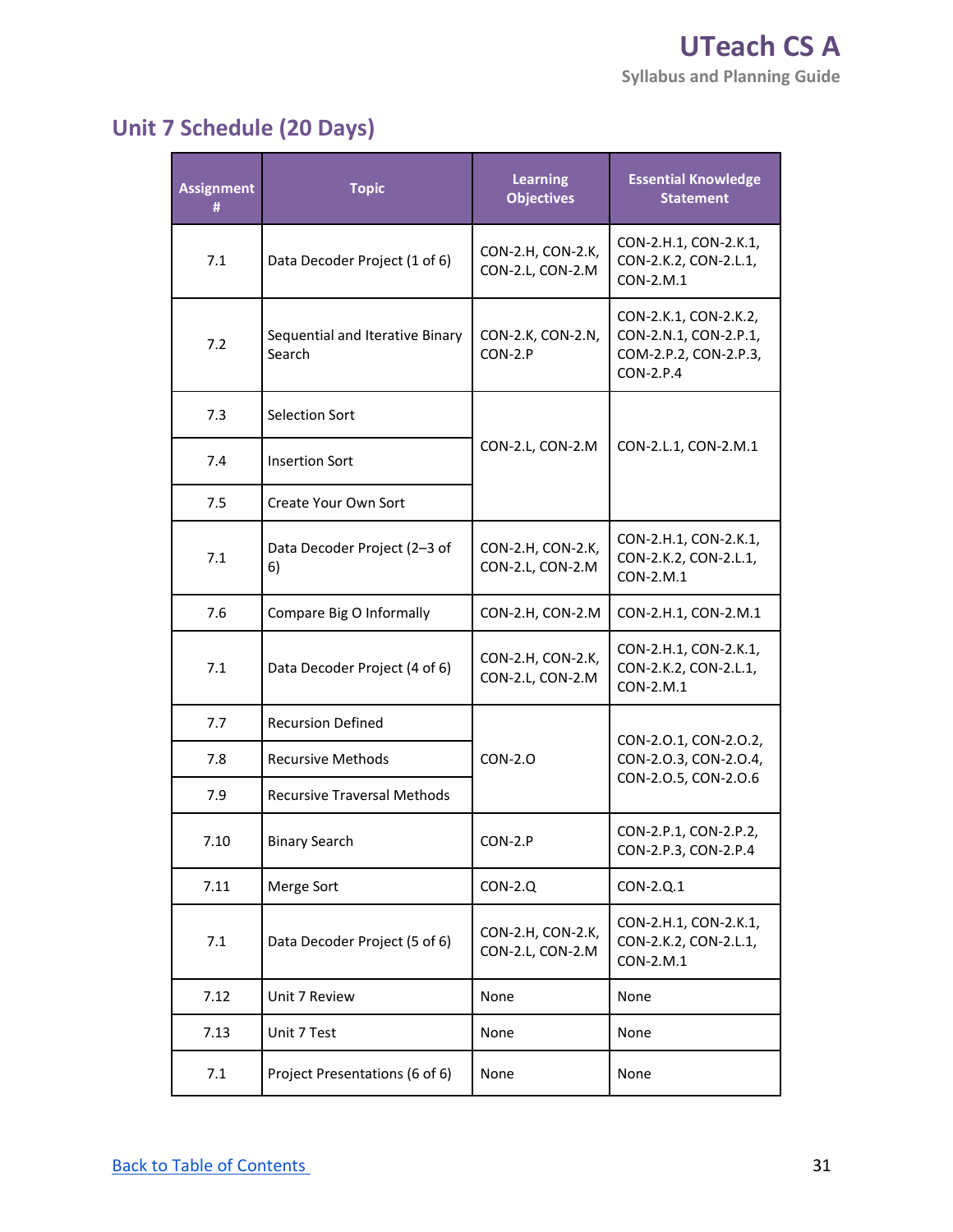## **Pedagogical Approaches**

 The UTeach AP Computer Science A curriculum uses Project-Based Learning (PBL) and Culturally Responsive Education (CRE) in order to better engage students in the learning process. By encouraging students to use critical thinking skills and challenging them to solve authentic and meaningful problems, PBL helps students to develop a deeper and more profound understanding of the power of computation in our everyday lives. Built using a student-centric approach, the curriculum leverages many important components of CRE including learning within the context of culture, encouraging the teacher to be a facilitator of learning, and mediating instruction within the culture. Teachers who are unfamiliar with the goals, methods, and techniques of PBL can learn more at the **Buck Institute for Education website**. Likewise, more information about CRE can be found at the **Education Alliance website**.

 In teaching this curriculum, educators are encouraged to use the range of PBL and CRE techniques that have been incorporated into each unit, including narrative *anchoring videos*, *products*, and *reflection*. Used together in a coherent, unified manner that actively engages students in the educational process, PBL and CRE strategies can improve comprehension and retention and help students develop stronger problem-solving, critical-thinking, and group overarching *unit projects*, clear *rubrics*, regular *benchmarks*, *scaffolding activities*, *final*  communication skills.

### **Instructional Sequencing**

 The year-long curriculum consists of seven instructional units (each approximately lasting four weeks) that have been carefully structured to guide students through an introduction to the Java programming language and the study of object-oriented programming, a style of programming that uses classes and objects mimicking the organization of the real world. The topics are sequenced so that each new unit builds on knowledge and skills from previous units, with a goal to prepare students to successfully complete the College Board AP Computer Science A exam in the spring.

#### **Introduction**

 The first module of each instructional unit opens with an anchor video designed to introduce the driving questions, unit project, and key topics for the next few weeks of study. Students are expected to participate in small-group and/or whole-class discussion to identify areas of focus that will direct and drive learning throughout the unit.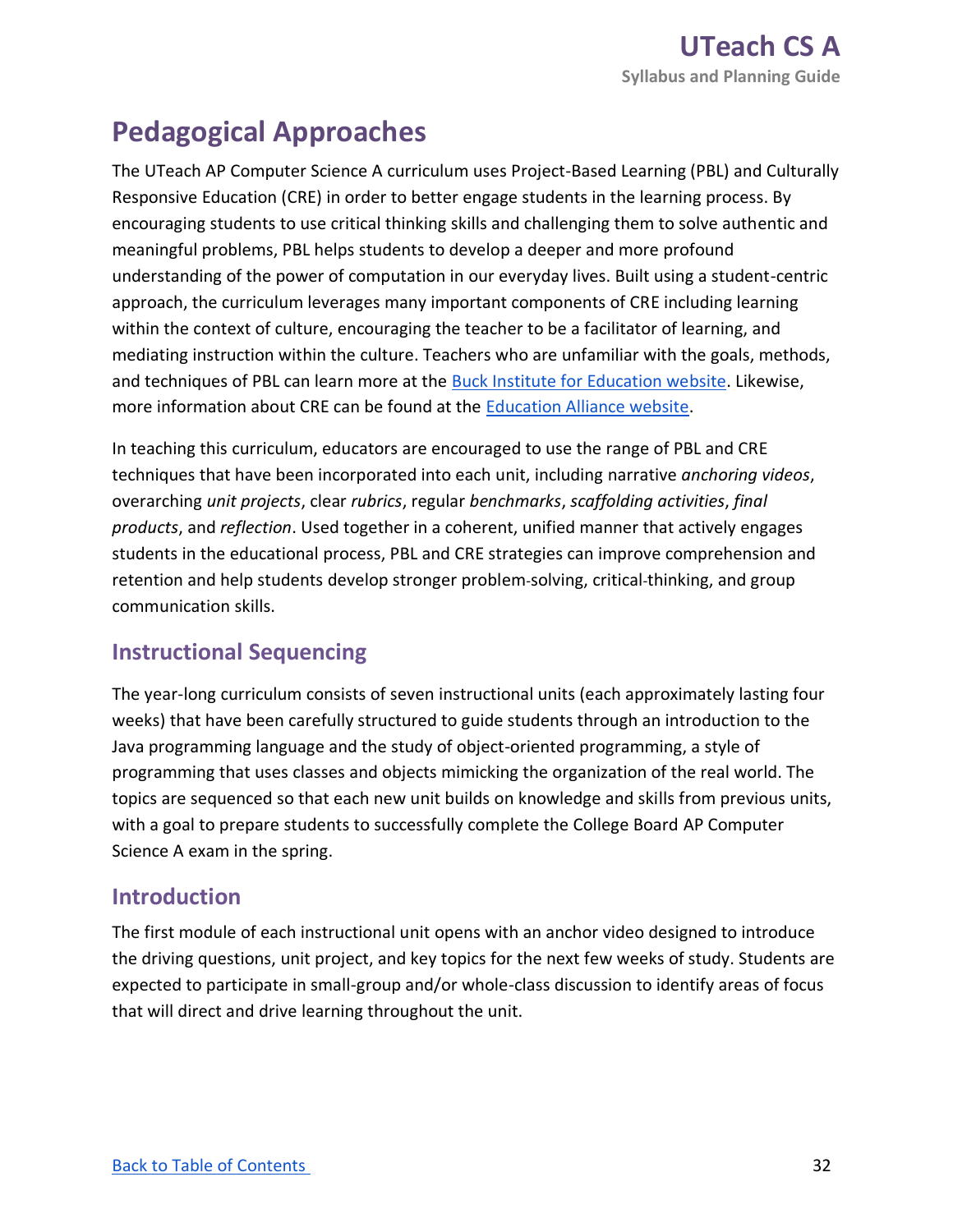## **Topic Lessons/Activities**

 and discussions allow students to explore and practice applying relevant skills and concepts in Distributed throughout each unit, individual lessons, daily activities, programming assignments, greater detail.

## **Project Work Days**

 Each of the projects has five or six dedicated work periods throughout each unit for students to work on the programming aspect of the project. Project work days are not consecutive but instead are spread throughout the unit, strategically placed after relevant topics have been presented.

#### **Assessments**

 In addition to informal, formative assessments throughout each unit, student learning and progress is also assessed at the end of each unit through a formal, summative assessment and evaluation of their independent and collaborative efforts on the unit project.

 Formal assessments are modeled after the single-select, multiple-choice questions and the free response questions on the AP Computer Science A exam so that students can familiarize themselves with the scope, style, and timing of questions that they can expect to see on the AP exam in the spring.

### **Unit Projects**

 The curriculum is narrative-driven, with students following a diverse cast of characters who travel across the globe and solve real-world problems along the way. Students will come to know a cast of four main characters, Vee, Hinni, Ed, and Antonio, who take them on an adventure around the world. Hinni, Ed, and Antonio are helping Vee search for her mother, who is stationed at the McMurdo Station, a research facility in Antarctica, when disaster strikes. As the group of friends fly to each continent on their search, they take time out to help people along the way, solving problems using their computational thinking skills. The students in the classroom are actively involved with the characters as they represent a technical team of computer programmers who lend a helping hand in creating effective solutions to the authentic problems the group faces.

 The opening module of each unit serves as a formal launch of the unit project, an overarching, product-oriented challenge for students to investigate, research, and solve over the course of the unit. The project launch starts with an anchor video that introduces the fundamental problem or challenge to be solved and is intended to spark the students' imaginations and inspire them to find a solution. Projects are designed to be collaborative with students working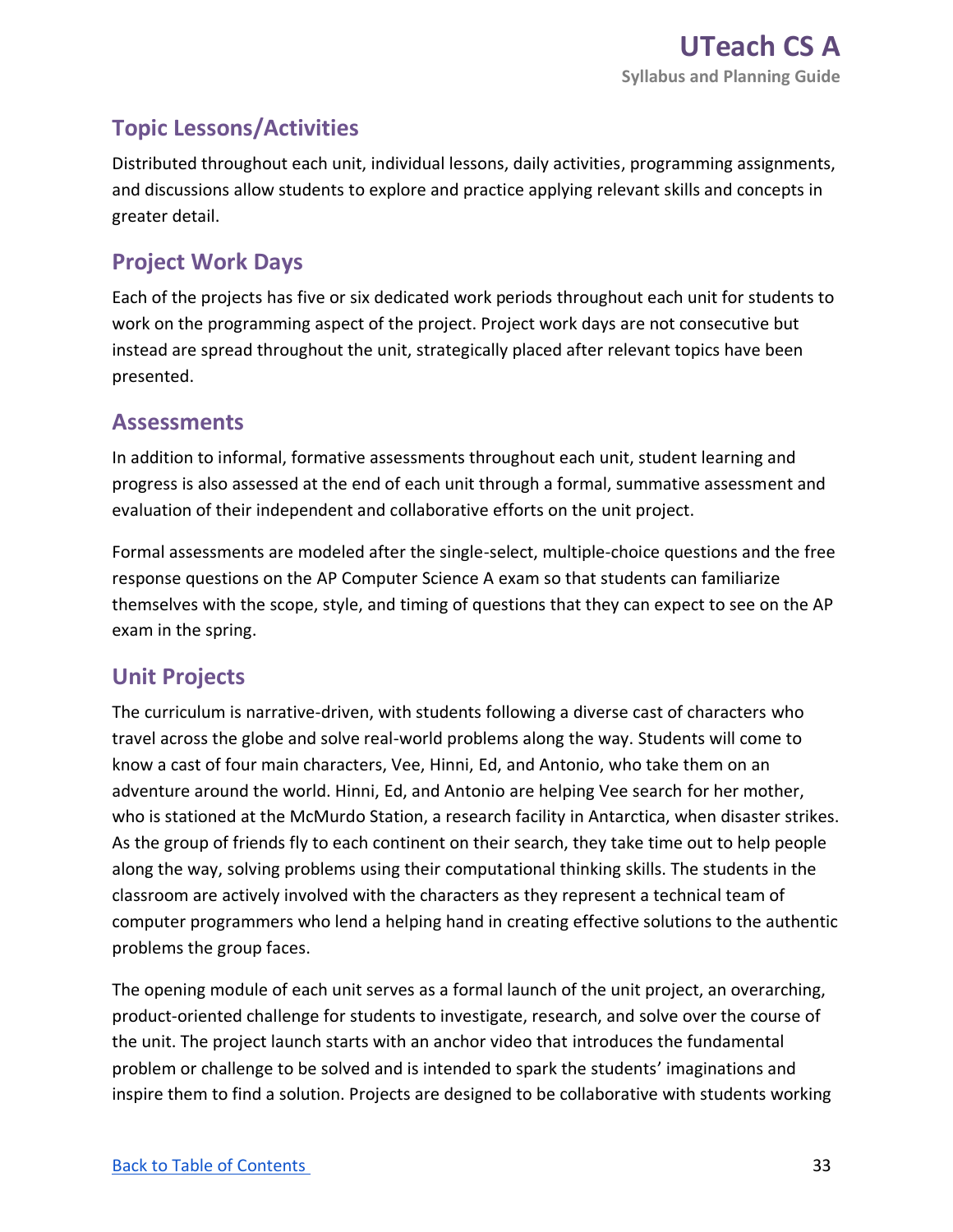together in groups and using the pair programming instructional strategy. These project work days, along with smaller daily programming assignments, exceed the College Board Curricular Requirement 9, requiring students to spend at 20 hours in hands-on lab experiences [CR-9].

#### **- Unit Projects [CR 9]**

#### **Unit 1: Avatar Creator Project**

Students design unique, personal avatars, using a special graphics class in Java, in order to represent themselves as a member of the technical team assisting the cast of characters in the curriculum narrative.

#### **Unit 2: Resource Finder Project**

 rock samples in order to identify an ideal area to rebuild a science research station in Antarctica. Students create a program using conditional statements to read and analyze data from different

#### **Unit 3: Language Interpreter Project**

Students create a language interpreter program that collects a speech sample of an unknown indigenous language in South America, then uses iteration and String class methods to translate the new language into English.

#### **Unit 4: Disease Diagnoser Project**

Students will design a program using classes and methods in order to diagnose different diseases based on patient symptoms in a clinic in South Africa.

#### **Unit 5: Air Quality Analyzer Project**

Students write a program to store and analyze air quality data from cities in Sri Lanka using arrays, ArrayLists, and 2D arrays. After completing their analysis, students compare the use of the different data structures and decide if their program is scalable for a larger data set.

#### **Unit 6: Hospital Locator Project**

Students reconstruct a compromised database of hospitals in Australia using superclass and subclass structures. Students will then use a clue to search for a specific hospital.

#### **Unit 7: Data Decoder Project**

Students write a program that uses searching and sorting algorithms to analyze climate change data. They must optimize the algorithms for greater efficiency in order to create a presentation for the World Meteorological Organization in Switzerland.

#### **Rubrics**

 Each unit project is accompanied by a clearly defined rubric that specifies the set of expectations for student work throughout the unit, including an exhaustive list of assessment criteria for the artifacts that students will produce and detailed descriptors for each performance level that a student might demonstrate. Teachers should provide students with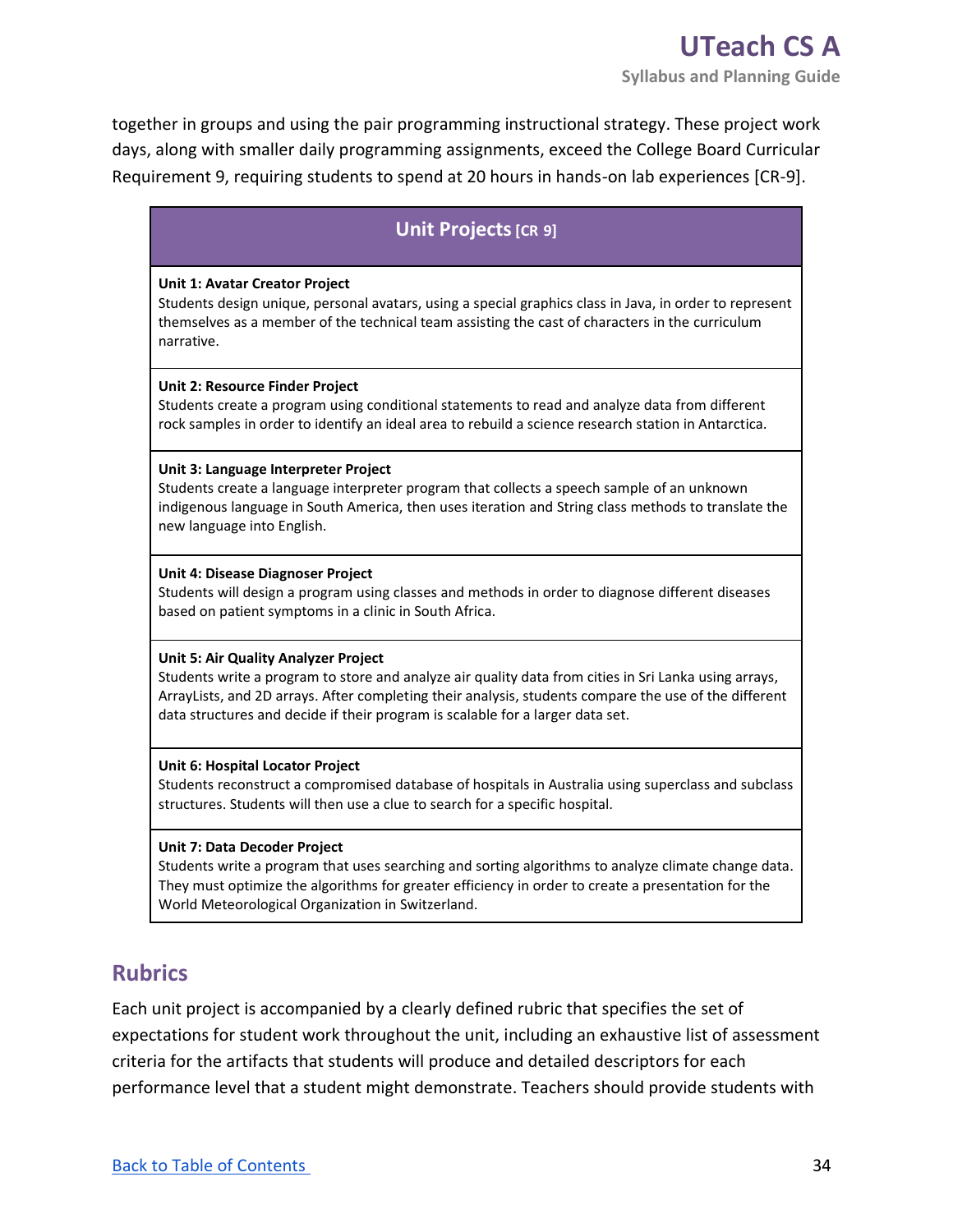the rubric at the start of the unit as part of the initial discussion immediately following the anchor video. Giving the students the rubric at the time of the project launch is critical for setting clear student expectations early in the research and learning process. Over the course of the unit, teachers should regularly refer back to the goals and criteria of the rubric in order to ensure that students remain focused and on pace for meeting the stated requirements.

#### **Benchmarks**

 Each unit provides the teacher with a number of benchmark activities, or subtasks, that feed into the larger unit project. Each of these subtasks contributes directly to the final product that the students will create. Teachers can use these benchmarks as intermediate, informal assessments to gauge the progress of each student and/or collaborative group in their mastery of the unit goals.

### **Scaffolding Activities**

 The bulk of each unit consists of a series of individual topic lessons, activities, discussions, and hands-on applications that allow the teacher to provide instruction, guidance, and support to students and collaborative groups as they design and implement the programming code for the unit project. These scaffolding activities serve to introduce, explain, and encourage the use of the unit's core concepts and skills by providing students with structured opportunities and incentives to explore the material in greater depth.

## **Final Products and Student Portfolio**

 At the culmination of each unit, student groups are expected to present a final product that represents the body of their work and code implementation on the unit project. Students demonstrate their mastery of the core content and skills for the unit by exhibiting the authentic and purposeful artifacts, in the form of working program code, that they have created. A key component of the project always includes a public presentation of each student's work before their peers as a way of providing motivation for each student and holding them accountable for their own learning.

#### **Reflections**

 Students will be required to submit their project to the teacher in the form of a Student Submission Template, which provides the teacher with a link to the student's final program code along with thoughtful responses to specific questions about the topics covered in the unit project. This provides students an opportunity to reflect on the challenges and successes during the course of the unit project.